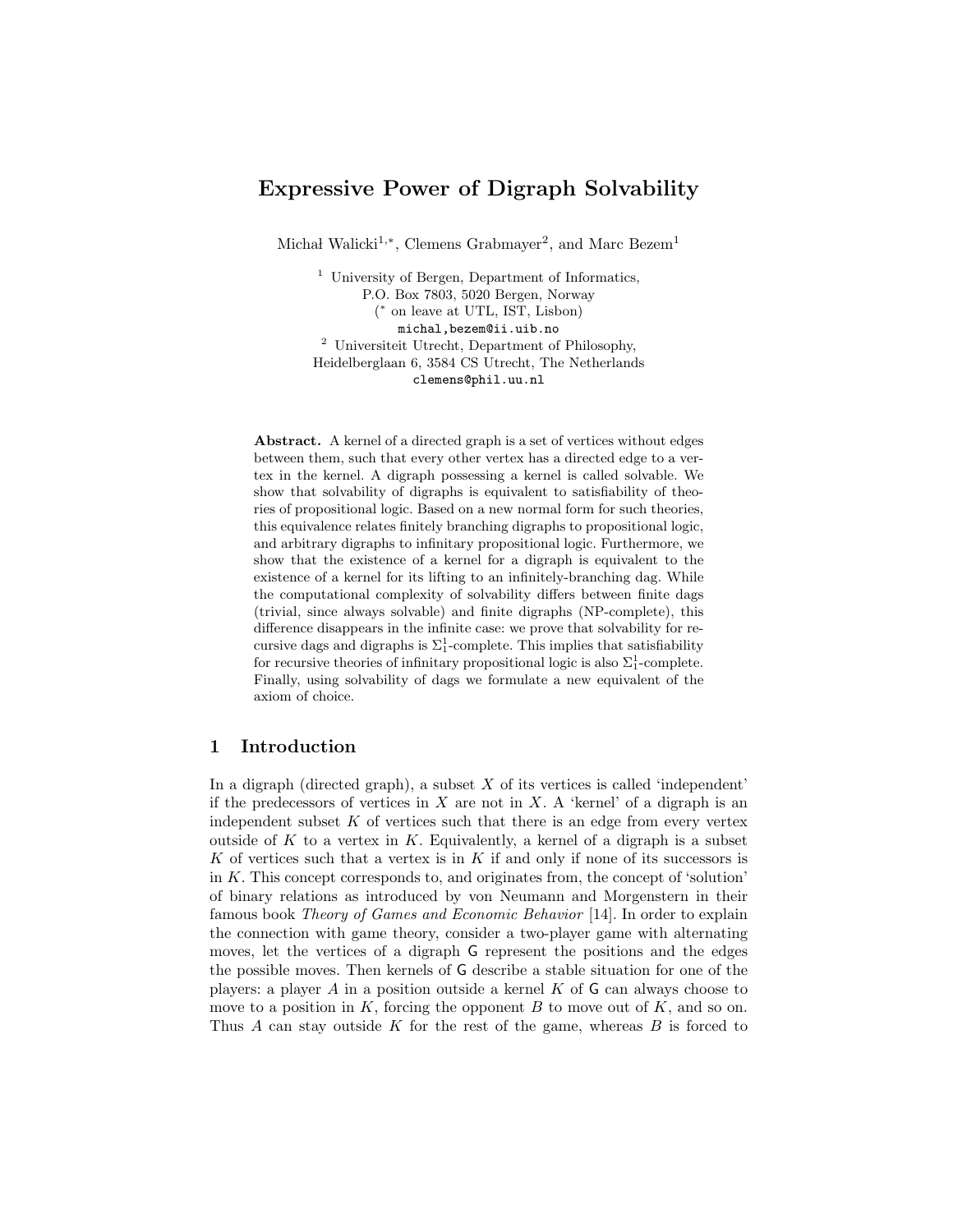stay inside K. Depending on the other rules of the game, this can be a winning strategy for A.

Today, kernel theory is an active research field in graph theory that draws inspirations from, and finds applications in, game theory as well as in logic. Its main question concerns sufficient conditions for the existence of kernels in finite digraphs, e.g., [1, 7–9], with a recent overview in [2].

In this paper we aim at more general formulations, asking about the settheoretical status of the solvability of the main classes of digraphs. We recall, from [4, 6], the equivalence between the existence of kernels of digraphs and the satisfiability of corresponding theories of propositional logic, and give a new, simple proof. This correspondence relates infinitely branching digraphs to infinitary propositional logic, and finitely branching ones to the usual propositional logic.

Overview. In Section 2 we start with the definitions of kernels and solutions of digraphs, and introduce correspondence functions between digraphs and propositional theories that map satisfiable theories to solvable digraphs and vice versa. In Section 3 we establish some independent results, useful for a general study of the digraph solvability, which are then used in Section 4, presenting the main results of the paper:  $\Sigma^1_1$ -completeness of the solvability of recursive dags, as well as of satisfiability of recursive theories in infinitary propositional logic, and a new equivalent of the axiom of choice, in terms of the solvability of certain digraphs.

# 2 Basic definitions and facts

A directed graph (a digraph) is a pair  $G = \langle G, E \rangle$ , where G is a set of vertices and  $E \subseteq G \times G$  is a binary relation representing the directed edges of G.<sup>3</sup> A directed acyclic graph (a dag) is a digraph without cycles.

For a vertex  $x \in G$ , we denote by  $E(x) := \{y \in G \mid E(x, y)\}\)$  the set of successors of x, and by  $E^{\sim}(x) := \{y \in G \mid E(y, x)\}\)$  the set of predecessors of x with respect to the edge relation of G. This notation is extended to subsets of vertices, for example, for all  $X \subseteq G$ , we let  $E^{\sim}(X) := \bigcup_{x \in X} E^{\sim}(x)$ . A sink in G is a vertex  $x \in G$  without successors. Then  $sinks(G) = \{x \in G \mid E(x) = \emptyset\}$ denotes the set of sinks of G.

A kernel of a digraph  $\mathsf{G} = \langle G, E \rangle$  is a subset of vertices  $K \subseteq G$  such that:

- (i)  $G \setminus K \supseteq E^{\sim}(K)$  (K is an independent set in G), and
- (ii)  $G \setminus K \subseteq E^{\sim}(K)$  (from every non-kernel vertex there is at least one edge to a kernel vertex).

The equivalence between the existence of kernels and the satisfiability of propositional theories that we explore in this paper arises from an equivalent definition

<sup>3</sup> Directed graphs as defined here correspond to 'simple' ones according to a more general notion of 'directed graph' in which some vertices  $u$  and  $v$  may be connected by more than one edge with source  $u$  and target  $v$ ; 'simple' directed graphs do not contain such multiple edges.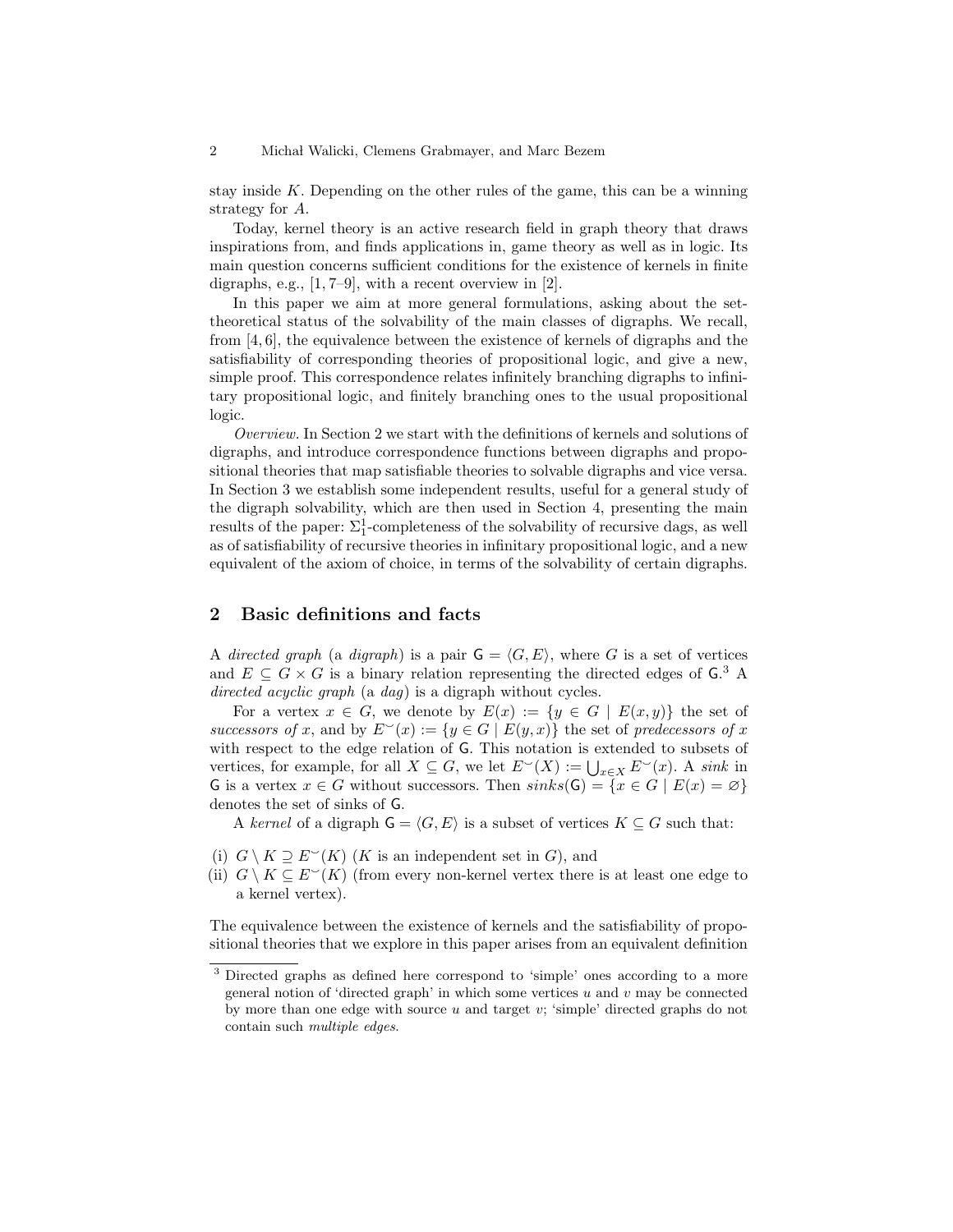of kernels, the notion of 'solution'. Let  $G = \langle G, E \rangle$  be a digraph. An assignment  $\alpha \in \{0,1\}^G$  (of truth-values to the vertices of G) is a *solution* of G if for every  $x \in G : \alpha(x) = \mathbf{1} \Leftrightarrow \alpha(E(x)) \subseteq \{0\}$  or, equivalently, if for every  $x \in G$ :

$$
(\alpha(x) = \mathbf{1} \land \alpha(E(x)) \subseteq \{\mathbf{0}\}) \lor (\alpha(x) = \mathbf{0} \land \mathbf{1} \in \alpha(E(x))) \tag{2.1}
$$

The set of solutions of G is denoted by  $sol(G)$ . G is called solvable iff  $sol(G) \neq \emptyset$ . By  $\alpha^1$  we denote the set  $\{x \in G \mid \alpha(x) = 1\}.$ 

The simplest example of an unsolvable digraph is  $\bullet$ . For all digraphs G and all assignments  $\alpha \in \{0,1\}^G$  it holds:

$$
\alpha \in sol(\mathsf{G}) \Longleftrightarrow \alpha^{\mathbf{1}} = \mathsf{G} \setminus E^{\sim}(\alpha^{\mathbf{1}}) \Longleftrightarrow \alpha^{\mathbf{1}} \text{ is a kernel of } \mathsf{G}. \tag{2.2}
$$

Now, a digraph G induces a (possibly infinitary) propositional theory  $\mathcal{T}(G)$  by taking, for each  $x \in G$ , the formula  $x \leftrightarrow E^-(x)$ , where  $E^-(x) = \bigwedge_{y \in E(x)} \neg y$  with the convention that  $\Lambda \varnothing = 1$ .<sup>4</sup> Letting mod(T) denote all models of a theory T, it is easy to see that (2.1) entails:

$$
sol(\mathsf{G}) = mod(\mathcal{T}(\mathsf{G})). \tag{2.3}
$$

As a consequence of  $(2.2)$  and  $(2.3)$ , determining kernels of digraphs can be viewed as a special case of determining the models of theories in propositional logic (and hence digraph solvability can be reduced to consistency of propositional theories). These theories are in ordinary, finitary propositional logic (PL), if G is finitely branching, and in infinitary propositional logic  $(PL^{\infty})$ , otherwise.  $PL^{\infty}$  denotes propositional logic with formulas formed over an arbitrary set of propositional variables by unary negation, and infinite conjunction<sup>5</sup>. PL<sup> $\omega$ </sup> denotes the restriction of  $PL^{\infty}$  to propositions over a countable set of propositional variables and with conjunction of arity  $\omega$ .

Conversely, also consistency of propositional theories can be reduced to solvability of corresponding digraphs. In fact, every  $PL^{\infty}$ -theory  $T$  can be represented as a digraph  $\mathcal{G}(\mathsf{T})$  such that  $mod(\mathsf{T}) = sol(\mathcal{G}(\mathsf{T}))$ . First, assume a theory T given as a set of equivalences of the form

$$
y \leftrightarrow \bigwedge_{i \in I_y} \neg x_i , \qquad (2.4)
$$

where all  $y, x_i$  are variables, and where every variable occurs at most once on the left of  $\leftrightarrow$ . The digraph  $\mathcal{G}(T)$  is obtained by taking variables as vertices and, for every formula, introducing edges  $\langle y, x_i \rangle$  for all  $i \in I_y$ . In addition, for every variable z not occurring on the left of any  $\leftrightarrow$ , we add a new vertex  $\overline{z}$  and two edges  $\langle z, \overline{z} \rangle$  and  $\langle \overline{z}, z \rangle$ . This last addition ensures that each variable z of

<sup>4</sup> Satisfiability of such a theory is equivalent to the existence of solutions for the corresponding system of boolean equations. This motivates the use of the name "solution". This was also the name used for kernels in the early days of kernel theory, e.g., in [14], p.588, or [12].

<sup>5</sup> By de Morgan, infinite disjunction can be used instead of infinite conjunction.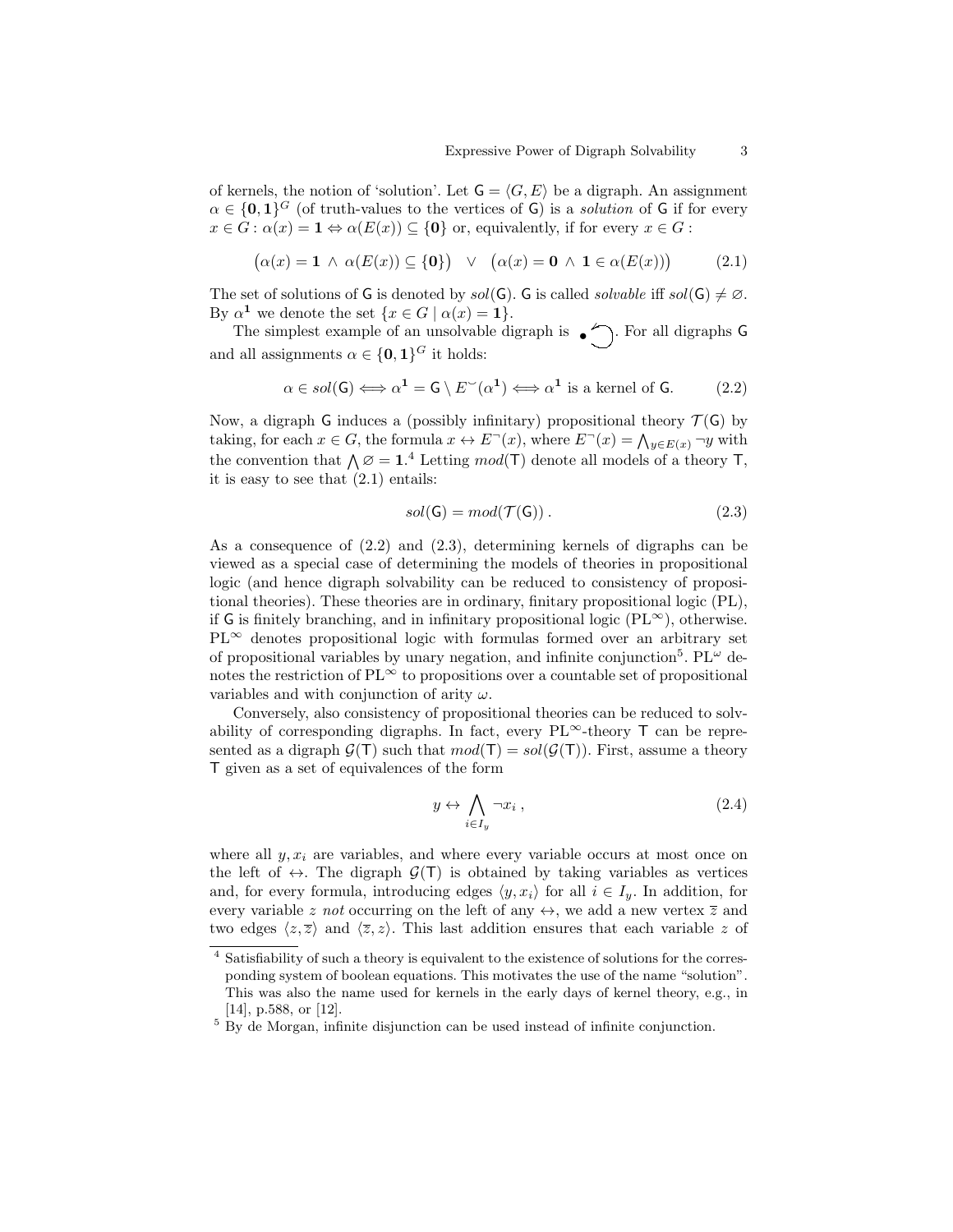T which would become a sink of  $\mathcal{G}(T)$ , and hence could only be assigned 1 by any solution of  $\mathcal{G}(\mathsf{T})$ , can actually be also assigned **0** (when the respective  $\overline{z}$  is assigned 1). Letting  $V(T)$  denote all variables of T, and  $sol(X)|_Y$  the restriction of assignments in  $sol(X)$  to the variables in Y, we have that

$$
mod(\mathsf{T}) = sol(\mathcal{G}(\mathsf{T}))|_{V(\mathsf{T})}.
$$
\n(2.5)

Now, an arbitrary theory T can be transformed to the above form. It can be done in many ways, and we give only one example, assuming T to be given as a set of clauses. A clause is a set of literals. A literal is an atom or a negated atom. Logically, a clause is the disjunction of its literals, with the convention that  $\bigvee \emptyset = \mathbf{0}$ .

Given a clause  $C$ , we denote the subset of its positive (negative) literals by  $C^+$  ( $C^-$ ), and define the set P (the set N) as the index set of the positive (negative) literals in C. In other words,  $C^+ = \{x_p \mid p \in P\}$  and  $C^- = \{\neg x_n \mid$  $n \in N$ . First, let  $a_C$  be a new variable. The formula  $C' : a_C \leftrightarrow \neg a_C \land \neg C$ is equivalent to  $\neg a_C \wedge C$ , and C and C' are equisatisfiable with  $mod(C') =$  $mod(C) \cup \{\langle a_C, \mathbf{0} \rangle\}$ . Substituting for  $\neg C$ , we obtain a more explicit form of  $C': a_C \leftrightarrow \neg a_C \wedge \bigwedge_{p \in P} \neg x_p \wedge \bigwedge_{n \in N} x_n$ . In addition, for every variable in the intial theory  $x \in V(T)$ , we introduce a new variable  $\overline{x}$ . For every such pair we introduce the two formulae (i), and for every clause  $C$  the formula (ii):

- (i)  $x \leftrightarrow \neg \overline{x}$  and  $\overline{x} \leftrightarrow \neg x$ .
- (ii)  $a_C \leftrightarrow \neg a_C \wedge \bigwedge_{p \in P} \neg x_p \wedge \bigwedge_{n \in N} \neg \overline{x}_n$

The theory  $C''$  containing formulae (i) and (ii) is equisatisfiable to  $C$ , with  $mod(C) = mod(C'')|_{V(C)}$ . Defining  $T' = \bigcup_{C \in T} C''$  and letting  $\mathcal{G}(T) = \mathcal{G}(T')$ , the equality (2.5) remains valid.

When no confusion can arise, we use the denotation of the clause C itself for the node representing the new propositional variable  $a_C$ .

*Example 2.1.* For  $T_1 = \{\neg x\}$  and  $T_2 = \{\neg x \lor y\}$ , we obtain the digraphs:

$$
\begin{array}{ccc}\n\tilde{C} & C_1 & \longrightarrow \overline{x} & \stackrel{\frown}{\Longleftarrow} x & \stackrel{\frown}{\longleftarrow} C_2 & \longrightarrow \overline{x} & \stackrel{\frown}{\Longleftarrow} x \\
G(T_1) & & \mathcal{G}(T_2) & y & \stackrel{\frown}{\Longleftarrow} \overline{y}\n\end{array}
$$

The theory  $\mathsf{T}_3$  with one infinitary clause  $C = \bigvee_{i \in \mathbb{N}} x_i$  and the literal  $\neg x_i$ , for all  $i \in \mathbb{N}$ , gives rise to the following digraph  $\mathcal{G}(\mathsf{T}_3)$ :

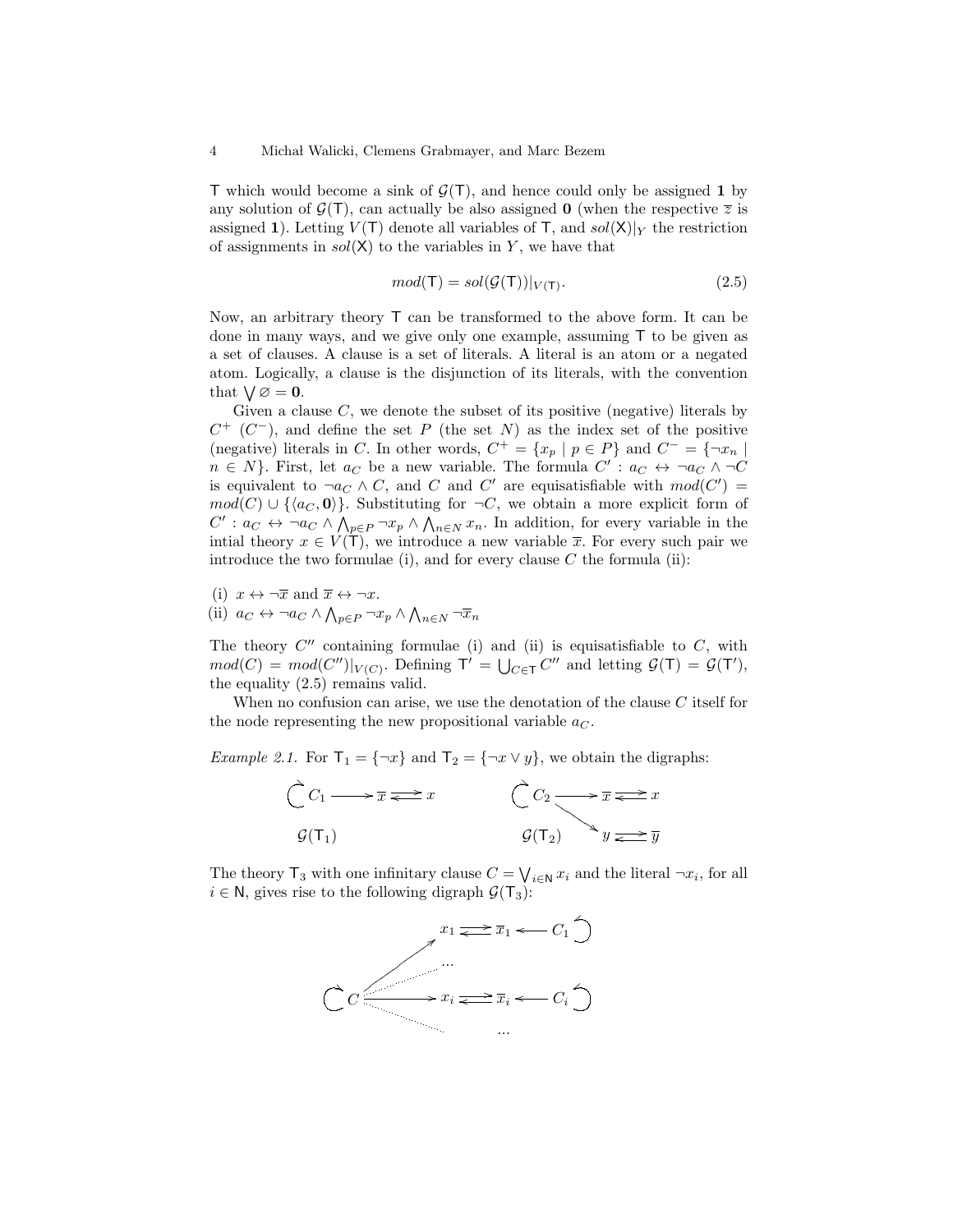$\mathcal{G}(\mathsf{T}_3)$  can be obtained from the finite (sub)graph  $\mathsf{G}_1$  induced by  $\{C, x_1, \overline{x}_1, C_1\}$ by replicating the subgraph induced by these vertices except  $C$ . The inconsistency of  $T_3$  is reflected by the lack of solutions for  $\mathcal{G}(T_3)$  which, in turn, reduces to the lack of solutions of the finite subgraph  $G_1$ . This suggests a possibility of reducing satisfiability of theories in  $PL^{\infty}$  to solvability of finite graphs, instead of to satisfiability of finite subtheories. Such an investigation, however, is not the topic of the present paper.

The equation  $(2.3)$  for digraphs, and equation  $(2.5)$ , for propositional theories establish a back-and-forth correspondence between satisfiable propositional theories and solvable digraphs that enables the transfer of results from propositional logic to digraphs and vice versa. For instance, that kernel existence of finite graphs is NP-complete [4] follows now from the fact that  $\mathcal G$  defines a polynomial reduction. (As an aside: also  $\mathcal T$  defines a polynomial reduction.) Conversely, for every theory  $\mathsf T$  in our normal form, i.e., with all formulae in the form  $(2.4)$  and such that  $T = \mathcal{T}(\mathcal{G}(T))$ , we obtain the following equivalent of satisfiability in terms of kernels. Each  $x \in V(T)$  occurs on the left of one  $x \leftrightarrow E^{-}(x)$ , and  $V(E<sup>~</sup>(x))$  denotes the variables in the formula  $E<sup>~</sup>(x)$ . We have that

$$
mod(\mathsf{T}) \neq \varnothing \stackrel{(2.5)(2.2)}{\iff} \exists K \subseteq V(\mathsf{T}) :\\ K \cap \bigcup_{x \in K} V(E^-(x)) = \varnothing \land \forall y \notin K : V(E^-(y)) \cap K \neq \varnothing. \tag{2.6}
$$

The first conjunct reflects (i) and the second one (ii) of the definition of a kernel. Every model of  $\mathsf T$  is uniquely determined by such a subset  $K$ , giving the variables to be assigned 1. Thus, various statements of sufficient conditions for the existence of kernels, e.g.,  $[1, 2, 7-9]$ , can be now applied for determining satisfiability of PL theories.

### 3 Some general facts about solvability

This section presents some results on solvability that are of independent, general interest; some of them will play a role in the next section as well. We show in Section 3.1 that every digraph has a sinkless subgraph with essentially the same solution set. The proof also yields the well-known fact that every finite dag has a unique solution, since the appropriate sinkless subgraph of a finite dag is empty. In Section 3.2 we give a simple characterization of the solutions of weakly complete digraphs, and in 3.3 we show that solutions for arbitrary digraphs can be represented as solutions for appropriate, infinitely branching dags.

#### 3.1 Induced assignment

In this subsection we will use induction on the set of ordinals with cardinality at most the cardinality of the graph in question. All quantifications etc. are relative to this set of ordinals and we use  $\kappa$  to denote such ordinals ( $\lambda$  for limits). We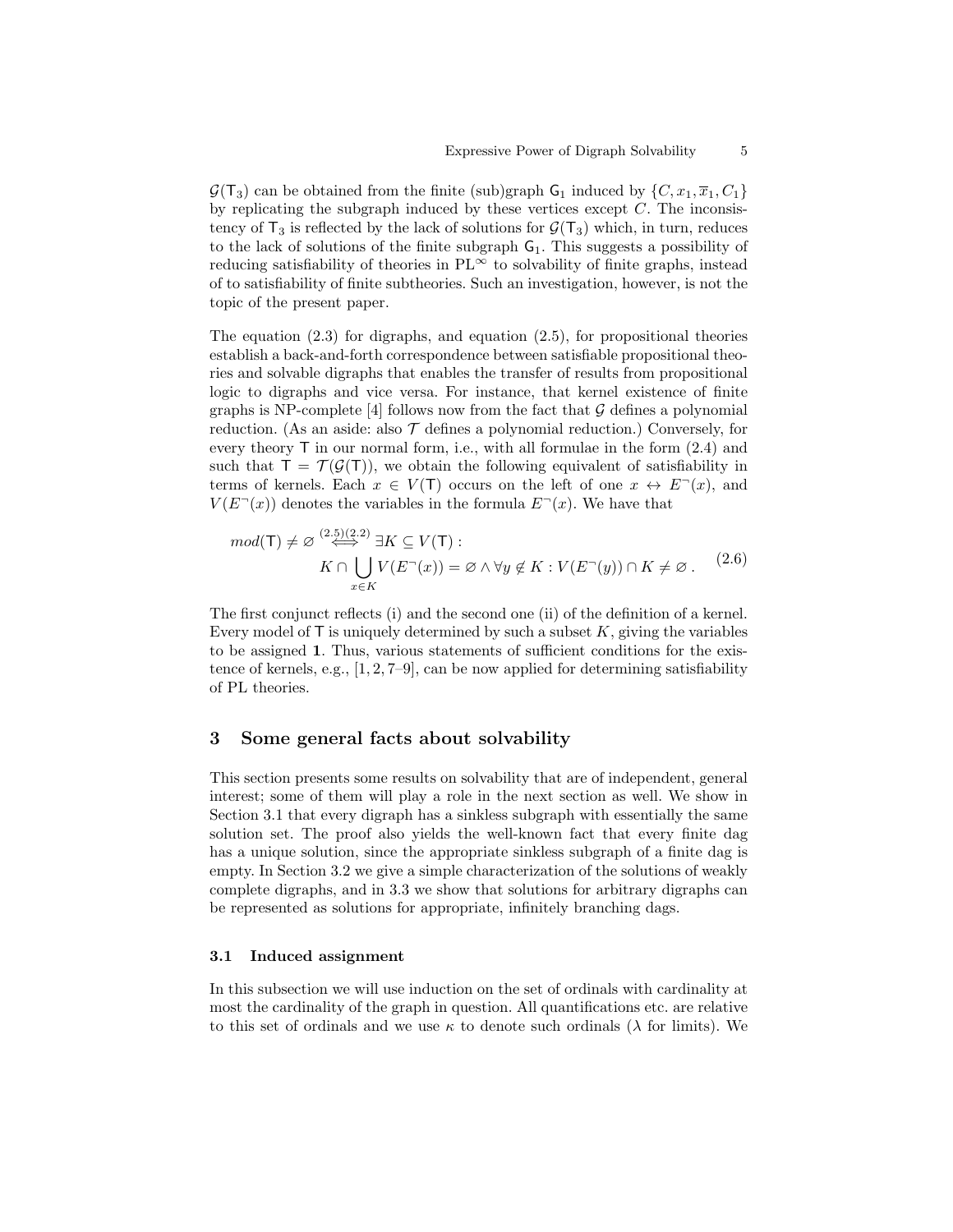$C_0 = G$ , for the given digraph  $G = \langle G, E \rangle$  $\sigma_{\kappa}^{\mathbf{1}} = sinks(\mathsf{C}_{\kappa})$  $\sigma_{\kappa}^{\mathbf{0}} = E^{\sim}(\sigma_{\kappa}^{\mathbf{1}}) \cap C_{\kappa}$  $C_{\kappa+1} = C_{\kappa} \setminus (\sigma_{\kappa}^1 \cup \sigma_{\kappa}^0)$  and  $C_{\lambda} = \bigcap_{\kappa \leq \lambda} C_{\kappa}$  for limit  $\lambda$  $C_{\kappa}$  is the subgraph induced by  $C_{\kappa}$  for  $\kappa > 0$  $G^{\circ} = \bigcap_{\kappa} C_{\kappa}$  and  $\mathsf{G}^{\circ}$  is the induced subgraph  $\sigma^{\mathbf{v}} = \bigcup_{\kappa} \sigma_{\kappa}^{\mathbf{v}}, \text{ for } \mathbf{v} \in \{\mathbf{0}, \mathbf{1}\}\$ 

The induced assignment is given by  $\sigma = \{ \langle x, v \rangle \mid x \in \sigma^{\mathbf{v}} \}.$ 

Fig. 1: Definition by ordinal induction of an induced sinkless subgraph  $\mathsf{G}^{\circ}$ , for every given digraph G.

will inductively remove vertices from the graph until a fixed-point, a sinkless subgraph with essentially the same solution set, is reached.

Assigning 1 to  $sinks(G)$  may force values at some other vertices. This was observed already in [10] for irreflexive graphs. Since irreflexivity is unnecessary, we spell out and justify the construction in full generality. It is based on repeatedly removing sinks and their predecessors. The induced (partial) assignment  $\sigma$ is defined by ordinal induction in Figure 1.

Note that  $\sigma$  is well-defined since there is no overlap between the sets  $\sigma_{\kappa}^{\mathbf{v}}$ , when  $\kappa$  or **v** varies. For finitely branching digraphs  $\omega$  iterations suffice. In general, even if any path to a sink is finite, one may need transfinite ordinals to reach a fixedpoint, but one never needs ordinals with cardinality larger than that of the graph. In the following example the (empty) fixed-point is reached in  $\omega + \omega$  iterations, while the infinitely branching graph is countable.

Example 3.1. In the digraph below, after  $\omega$  iterations only vertices at level 1 obtain induced values. The digraph obtains the induced (unique) solution after  $\omega + \omega$  iterations. Note that  $G^{\circ}$  is empty here.

2 .  $\ddot{\phantom{0}}$ 4  $\overline{a}$  $\overline{a}$  $\overline{\phantom{0}}$  $\overline{\phantom{0}}$  $\overline{\phantom{0}}$ \` **//**  $\overline{\phantom{a}}$   $\overline{\phantom{a}}$   $\overline{\phantom{a}}$   $\overline{\phantom{a}}$   $\overline{\phantom{a}}$   $\overline{\phantom{a}}$   $\overline{\phantom{a}}$   $\overline{\phantom{a}}$   $\overline{\phantom{a}}$   $\overline{\phantom{a}}$   $\overline{\phantom{a}}$   $\overline{\phantom{a}}$   $\overline{\phantom{a}}$   $\overline{\phantom{a}}$   $\overline{\phantom{a}}$   $\overline{\phantom{a}}$   $\overline{\phantom{a}}$   $\overline{\phantom{a}}$   $\overline{\$  $\overline{\phantom{0}}$  $\overline{\phantom{0}}$  $\overline{\phantom{0}}$ SS SS SS SS SS S  $\mathbb{R}$  $\mathbb{R}$  $\ddot{\mathcal{L}}$  $\widetilde{\mathbb{R}}$  $\ll$ , . . o o . o . o . o . o . o  $\overline{\phantom{a}}$  .  $\overline{\phantom{a}}$  .  $\overline{\phantom{a}}$  .  $\overline{\phantom{a}}$  .  $\overline{\phantom{a}}$ 1

The following proposition allows one to consider sinkless digraphs only.

**Proposition 3.2.** For any  $\mathsf{G}$ , with  $\sigma$ ,  $C_{\kappa}$  and  $\mathsf{G}^{\circ}$  as defined in Figure 1:

1.  $G^{\circ} = C_{\kappa} = C_{\kappa+1}$  for some  $\kappa$  with cardinality at most  $|G|$ 2.  $sinks(G^{\circ}) = \varnothing$ 3.  $sol(G) = {\alpha \cup \sigma \mid \alpha \in sol(G^{\circ})\}, \text{ in particular, } sol(G) \neq \emptyset \Leftrightarrow sol(G^{\circ}) \neq \emptyset.$ 

PROOF.

1. For finite graphs this is obvious, so let  $G$  be infinite and assume by contradiction that  $C_{\kappa} \setminus C_{\kappa+1}$  is non-empty for all  $\kappa$  with cardinality at most |G|. Then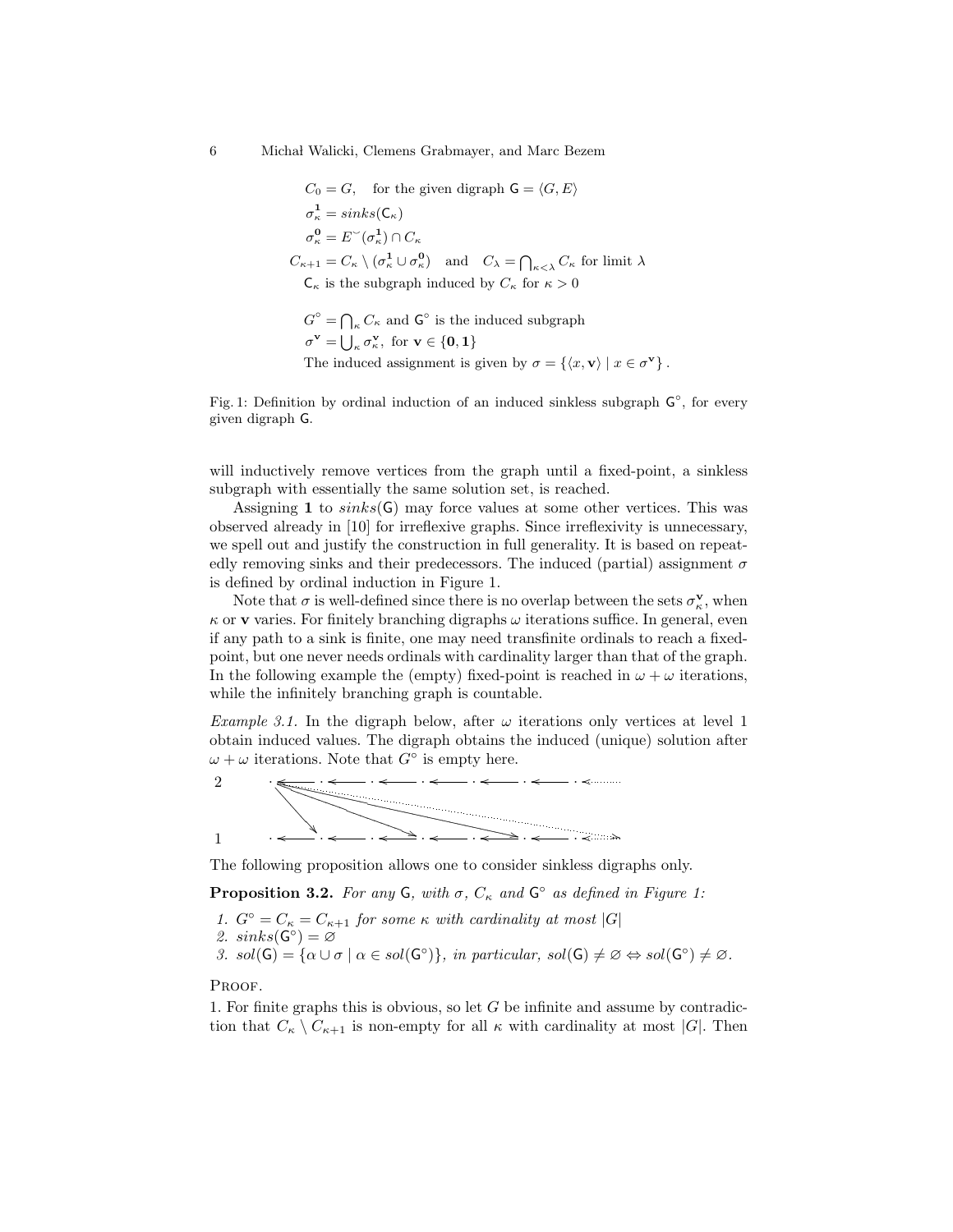there would be an injection  $\{\kappa : |\kappa| \leq |G|\} \to G$ , which is impossible. 2. This follows directly from the previous point, since  $C_{\kappa} = C_{\kappa+1}$  implies that there are no sinks in  $C_{\kappa} = G^{\circ}$ .

3. Let  $\alpha \in sol(G)$ . By induction we show that for all  $\kappa : \sigma_{\kappa}^1 \subseteq \alpha^1$  and  $\sigma_{\kappa}^0 \subseteq \alpha^0$ . This is obvious for  $\sigma_0^{\mathbf{i}} = sinks(\mathsf{G})$  and, consequently, also for  $\sigma_0^{\mathbf{0}} = E^{\sim}(sinks(\mathsf{G}))$ . Inductively, if  $x \in \sigma_{\kappa}^{\mathbf{1}} = sinks(\mathsf{C}_{\kappa})$ , then  $E(x) \subseteq \bigcup_{\kappa' < \kappa} \sigma_{\kappa'}^{\mathbf{0}}$  (since  $y \in E(x) \cap \sigma_{\kappa'}^{\mathbf{1}}$ )<br>would imply  $x \in \sigma_{\kappa'}^{\mathbf{0}}$  and hence  $x \notin \sigma_{\kappa}^{\mathbf{1}}$ ). By the induction hypothesis we get  $E(x) \subseteq \alpha^{\mathbf{0}},$  and so  $\alpha(x) = \mathbf{1}$ . If  $x \in \sigma_{\kappa}^{\mathbf{0}}$  then  $x \in E^{\sim}(\sigma_{\kappa}^{\mathbf{1}}) \subseteq E^{\sim}(\alpha^{\mathbf{1}})$ , so  $\alpha(x) = \mathbf{0}$ . This proves that any  $\alpha \in sol(G)$  extends  $\sigma$ .

Now let  $x \in G^{\circ}$  and  $y \in E(x)$ . If  $y \notin G^{\circ}$ , then  $y \in \sigma^{\mathbf{0}}$ , since  $y \in \sigma^{\mathbf{1}}$  would imply  $x \notin G^{\circ}$ . In other words, all successors of x outside  $G^{\circ}$  have  $\alpha(x) = 0$ , which means that  $\alpha$  restricted to  $G^{\circ}$  is a solution of  $G^{\circ}$ . By similar arguments, any solution of  $G^{\circ}$  can be extended to a solution of G by joining  $\sigma$ .

When  $G^{\circ} = \emptyset$ ,  $sol(\emptyset) = {\emptyset} \neq \emptyset$  and, by point 3, G has only one solution  $\sigma$ . This is the case, for instance, for finite dags, which appears to be the first theorem in kernel theory from [14]. The above formulation implies also the existence of a unique solution, for instance, for arbitrary well-founded dags (i.e., having no infinite path of connected edges  $\langle x_0, x_1 \rangle, \langle x_1, x_2 \rangle, \langle x_2, x_3 \rangle, \dots$ .

### 3.2 Weakly complete digraphs

An undirected graph (or, shorter, a graph) is a pair  $G = \langle G, E \rangle$ , where G is a set of vertices and  $E$  is a set of *undirected edges* between the vertices in  $G$ , that is, a set  $E \subseteq \{ \{u, v\} : u, v \in G \}$  consisting of unordered pairs of vertices in G. A graph  $G = \langle G, E \rangle$  is called *complete* if  $E \supseteq {\{u, v\} : u, v \in G, u \neq v\}$ , that is, if every pair of distinct vertices of G is connected by an edge. Note that a complete undirected graph may, but need not, contain self-loops, that is, undirected edges that connect vertices with themselves.

Properties of undirected graphs can be used to define 'weak' counterparts for directed graphs by using the 'forgetful projection' from digraphs to graphs in which the direction of the edges is removed. Given a digraph G, let G denote the undirected graph obtained by turning every directed edge  $\langle x, y \rangle$  into an undirected one  $\{x, y\}$ . For every property P of undirected graphs, we say that G is weakly P if  $\subseteq$  is P. For example, G is weakly connected, complete, etc., if  $\subseteq$ is connected, complete, etc.

Note that distinct vertices u and v in a weakly complete digraph are connected by at least one of the directed edges  $\langle u, v \rangle$  and  $\langle v, u \rangle$ . In addition to weak completeness, there is also the following stronger notion of completeness: a digraph  $G = \langle G, E \rangle$  is called *complete* if  $E = \{ \langle u, v \rangle : u, v \in G, u \neq v \}$ , that is, if the edges of G connect each pair of distinct vertices of G in both directions. Note that a complete digraph does not contain any self-loop, that is, a directed edge that connects a vertex with itself.

For a kernel  $\alpha \in sol(G)$ ,  $\alpha^1$  must be independent and dominating in G. These two properties are equivalent to  $\alpha^1$  being a maximal independent subset of  $\underline{G}$ . Conversely, given such a maximal independent subset  $K \subseteq \underline{G}$ , we determine if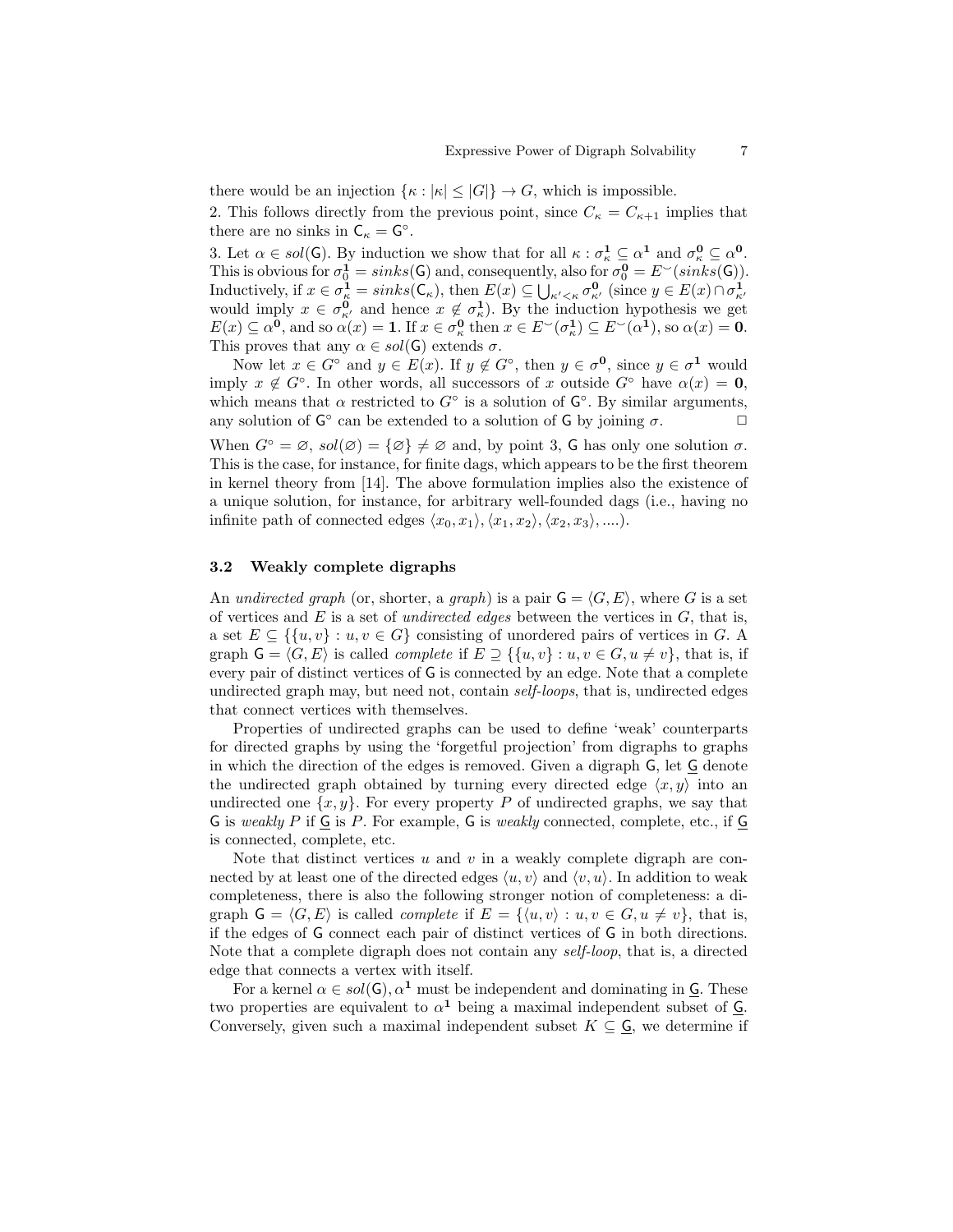

Fig. 2: Solutions of complete digraphs assign 1 to precisely one of the vertices.

it is a kernel of G by verifying that every vertex  $x \in G \setminus K$  has a directed edge into  $K$  (an edge in  $\mathsf{G}$  might be only to  $x$ .)

Consequently, a trivial (and inefficient) algorithm for finding a kernel is to unorient the digraph G, find G's maximal independent subsets, and for each such check if every vertex outside it has a directed edge to the subset. A simple fact follows from this observation.

Proposition 3.3. For a weakly complete digraph G, the following hold:

- 1. for any  $\alpha \in sol(G) : |\alpha^{\mathbf{1}}| = 1$ .
- 2.  $sol(G) \neq \emptyset \Leftrightarrow \exists x \in G : E^{\sim}(x) = G \setminus \{x\}$ (each such x gives a distinct solution).

PROOF. Part 1 follows directly from the preceding observations:  $\alpha^1$  must be a maximal independent subset of a complete G. As to part 2, the implication to the left holds for any digraph since, if such an x exists, it satisfies  $\{x\} = G \setminus E^{\sim}(x)$ , i.e., is a kernel. Conversely, if  $\alpha \in sol(G)$  then, by 1,  $|\alpha^1|=1$ . So assume a solution with  $\alpha(x) = 1$  for some x. Then  $x \notin E^{\sim}(x)$ . Also, if  $y \neq x$ , then  $\alpha(y) = 0$ and so  $y \in E^{\sim}(x)$ .

*Example 3.4.* The digraph  $C_3$ , a cycle with 3 vertices, which is weakly complete, is unsolvable due to item 2 of the proposition. But, according to the same item, adding a single reverse edge makes it solvable.

Every complete digraph G is solvable: every solution  $\alpha$  of G picks a vertex u such that  $\alpha(u) = 1$  and  $\alpha(v) = 0$  for all  $v \neq u$ , as illustrated by the examples in Figure 2. Hence complete digraphs have precisely as many solutions as vertices.

The infinite Yablo dag [15], the digraph  $\langle N, \langle \rangle$ , is unsolvable: it is weakly complete, but it does not contain a vertex as required in item 2 of the proposition.

### 3.3 Lifting digraphs to dags

Every digraph G (with at least one edge) can be transformed into an infinitely branching dag  $G^{\omega}$  —preserving and reflecting the solutions— as follows.

The *(dag-)lifting* of a digraph  $G = \langle G, E \rangle$  is the digraph  $G^{\omega} = \langle G^{\omega}, E^{\omega} \rangle$  with:

$$
G^{\omega} := G \times \omega
$$
  
\n
$$
E^{\omega} := \{ \langle n_i, m_j \rangle \mid \langle n, m \rangle \in E \land i < j \}
$$
\n(3.7)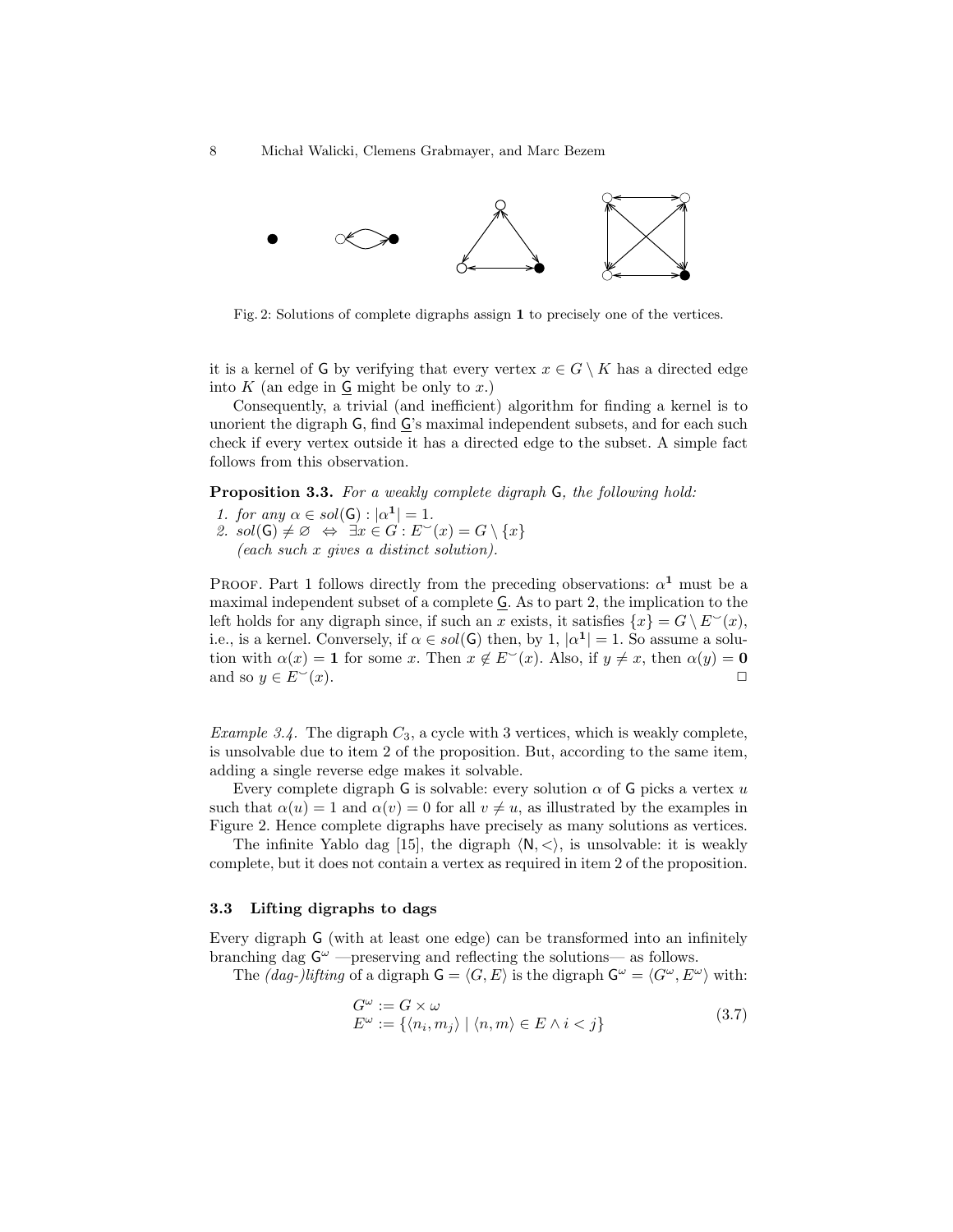where, here and below, the vertices of  $G^{\omega}$ , pairs in  $G \times \omega$ , are denoted by indexing the vertex in the first component, that is, a pair  $\langle n, i \rangle$  is written as  $n_i$ . The graph  $G^{\omega}$  is indeed a dag: it contains no cycles, since there can be a path of positive length from  $y_i$  to  $y_j$  only in case that  $i < j$ . Also,  $sinks(\mathsf{G}^{\omega}) = sinks(\mathsf{G}) \times \omega$ and G is not well-founded (has a cycle or an  $\omega$ -path) iff  $G^{\omega}$  has an  $\omega$ -path.

For every function  $f: G \to X$ , we define its lifting  $f^{\omega}: G^{\omega} \to X$  by:

$$
f^{\omega}(n_i) := f(n) \qquad \text{(for all } n \in G \text{ and } i \in \omega) . \tag{3.8}
$$

For a set (of functions) F we denote  $F^{\omega} = \{ f^{\omega} | f \in F \}.$ 

**Lemma 3.6.** For every  $G : (sol(G))^{\omega} \subseteq sol(G^{\omega})$ .

PROOF. By definition, for every vertex  $x \in G$  and for all  $i \in \omega$ :

$$
E^-(x_i) = \bigwedge_{m \in E(x), j > i} \neg m_j \qquad (\text{so } \forall x \in sinks(\mathsf{G}) : E^-(x_i) = \mathbf{1}).
$$

Let  $\alpha \in sol(G)$ , then  $\alpha(x) = \alpha(E^{-}(x))$ . By (3.8) we have  $\alpha^{\omega}(x_i) = \alpha(x)$  $\alpha(E^-(x)) = \alpha^{\omega}(E^-(x_i))$  for all  $x, i$ . It follows that  $\alpha^{\omega} \in sol(\mathsf{G}^{\omega})$ .

We say that a  $\beta \in sol(G^{\omega})$  is stable on a vertex  $n \in G$  if  $\forall i, j : \beta(n_i) = \beta(n_j)$ and call  $\beta$  stable if  $\beta$  is stable on every vertex of G.

**Lemma 3.7.** For every  $\mathsf{G}$ , every  $\beta \in sol(\mathsf{G}^{\omega})$  is stable.

PROOF.  $G^{\omega}$  has the property that  $\forall n \in G$   $\forall i, j > i : E(n_j) \subseteq E(n_i)$ . Now, if  $\beta(n_i) = 1$ , that is,  $\beta(E(n_i)) \subseteq \{0\}$ , then also  $\beta(n_k) = 1$  for all  $k \geq i$ . If  $\beta(n_i) = 0$ , there is an  $m_i \in E(n_i)$ :  $\beta(m_i) = 1$  and, by the previous case,  $\beta(m_{j'}) = 1$  for all  $j' \geq j$ . Hence  $\beta(n_k) = 0$  for all  $k \geq i$ .

The immediate corollary of the two lemmata is the following:

**Theorem 3.8.** For every  $G : (sol(G))^{\omega} = sol(G^{\omega}).$ 

In particular,  $G$  is solvable if and only if  $G^{\omega}$  is. A special case of the above gives, for a finite cyclic G, its infinite, acyclic counterpart. The paradigmatic example is lifting a single loop to the infinite Yablo dag. This special case was addressed in [5] and we merely generalized its results allowing infinite graphs with sinks. When digraphs are infinitely branching, the theorem allows us to equate the problem of solvability of arbitrary digraphs and the problem of solvability of dags, as will be done in the following section.

# 4 Solvability of digraphs and dags

This section contains the main results of the paper concerning the complexity of solvability of digraphs and dags. In Section 4.1, we briefly comment on the universal solvability of finite, well-founded and finitely branching dags and NP-completeness of solvability of finite digraphs. In Section 4.2, we show that solvability of recursive digraphs and dags is  $\Sigma_1^1$ -complete and that, as a consequence, this also holds for satisfiability of recursive  $PL^{\omega}$ -theories. In Section 4.3, we give a new equivalent of the axiom of choice in terms of solvability of infinitely branching digraphs and dags.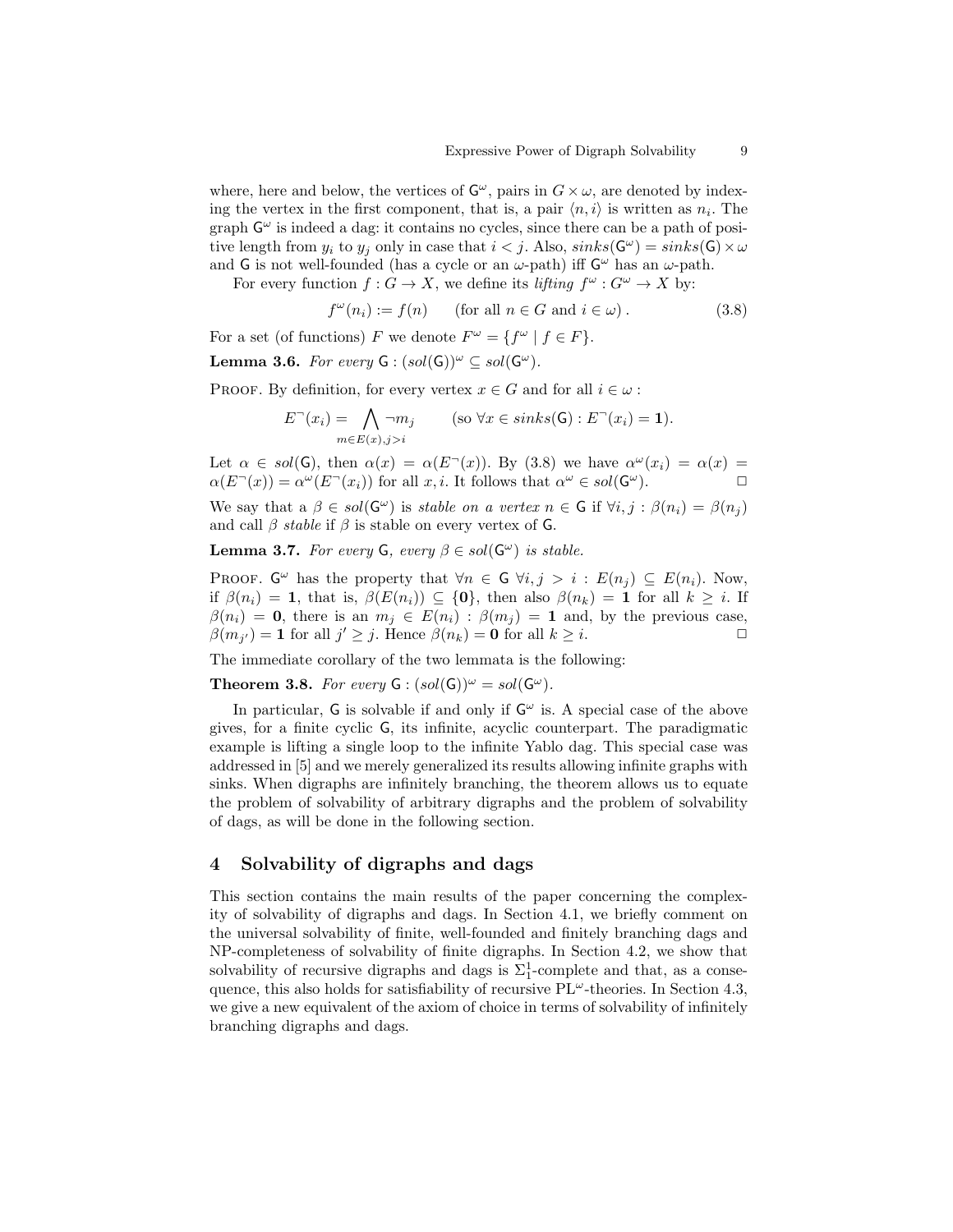#### 4.1 The finite case

As noted after Proposition 3.2, every finite dag has a unique kernel and such dags are obviously less expressive than arbitrary finite digraphs. E.g., a kernel for a dag can be constructed in linear time while the problem of kernel existence for general (finite) digraphs is NP-complete, [4]. The linear reductions  $\mathcal T$  and  $\mathcal G$ from Section 2 give a new proof of this fact, which has been noticed earlier in [6].

Two kinds of infinite dags, always possessing solutions, can be seen under the current heading of finiteness. (1) A well-founded dag may possess infinite branchings but has only finite paths and is solvable by Proposition 3.2.3. (2) A finitely branching dag, on the other hand, may possess infinite paths but no infinitely branching vertices. It, too, is always solvable, as we now explain.

Any finitely branching digraph G represents a propositional theory  $T = \mathcal{T}(G)$ and, by  $(2.3)$ , its solvability is equivalent to the consistency of  $T$ . G is infinite iff T is, and we consider this case. Every finite subtheory of T corresponds to an appropriate subgraph of G (with additional 2-cycles added at new sinks s, arising by removing parts of the graph; these 2-cycles can be viewed as definitional extensions of T by  $s' \leftrightarrow \neg s$ ). By compactness, G is solvable iff all such finite subgraphs of G are solvable. Since every subgraph of a dag is a dag and all finite dags are solvable, there is no need to add 2-cycles in the case of finitely branching dags (we get models of finite subsets of T strengthened by some axioms s for new sinks s). Compactness thus implies consistency of  $\mathsf{T}$  and hence solvability of G. This is the gist of the argument for solvability of finitely branching dags, which can be found in [11].

### 4.2 Recursive dags

A consistent, recursive, propositional theory may have no recursive models or, in terms of digraphs, a solvable, recursive digraph may have no recursive solutions. Since lifting (3.7) of a recursive digraph yields a recursive dag, there are recursive dags with no recursive solutions. The following gives a direct proof of this fact even for finitely branching dags, using (a variation of) the Kleene-tree.

**Theorem 4.1.** There exists a recursive binary tree  $T$  without recursive solutions.

Proof. The argument is based on the existence of two recursively enumerable but inseparable sets A and B. This means that  $A \cap B = \emptyset$  and for no recursive set C we have  $A \subset C$  and  $B \subset \overline{C}$ . Let recursive functions a and b enumerate these sets  $A$  and  $B$ , respectively. We define, uniformly recursive in  $n$ , linear trees  $T_n$  consisting of all sequences  $0^0, 0^1, 0^2, ..., 0^k$  where  $0^0 = \epsilon$  and k is such that:

- (1)  $a(i) \neq n \wedge b(i) \neq n$  for all  $i < k/2$ ,
- (2)  $k = 2i$  if i is minimal such that  $a(i) = n$ , and
- (3)  $k = 2i + 1$  if i is minimal such that  $b(i) = n$ .

This means that  $T_n$  consists of all sequences  $0^k$  if  $n \notin A \cup B$ . Otherwise,  $T_n$ is a finite path with an even number of edges if  $n \in A$  and an odd number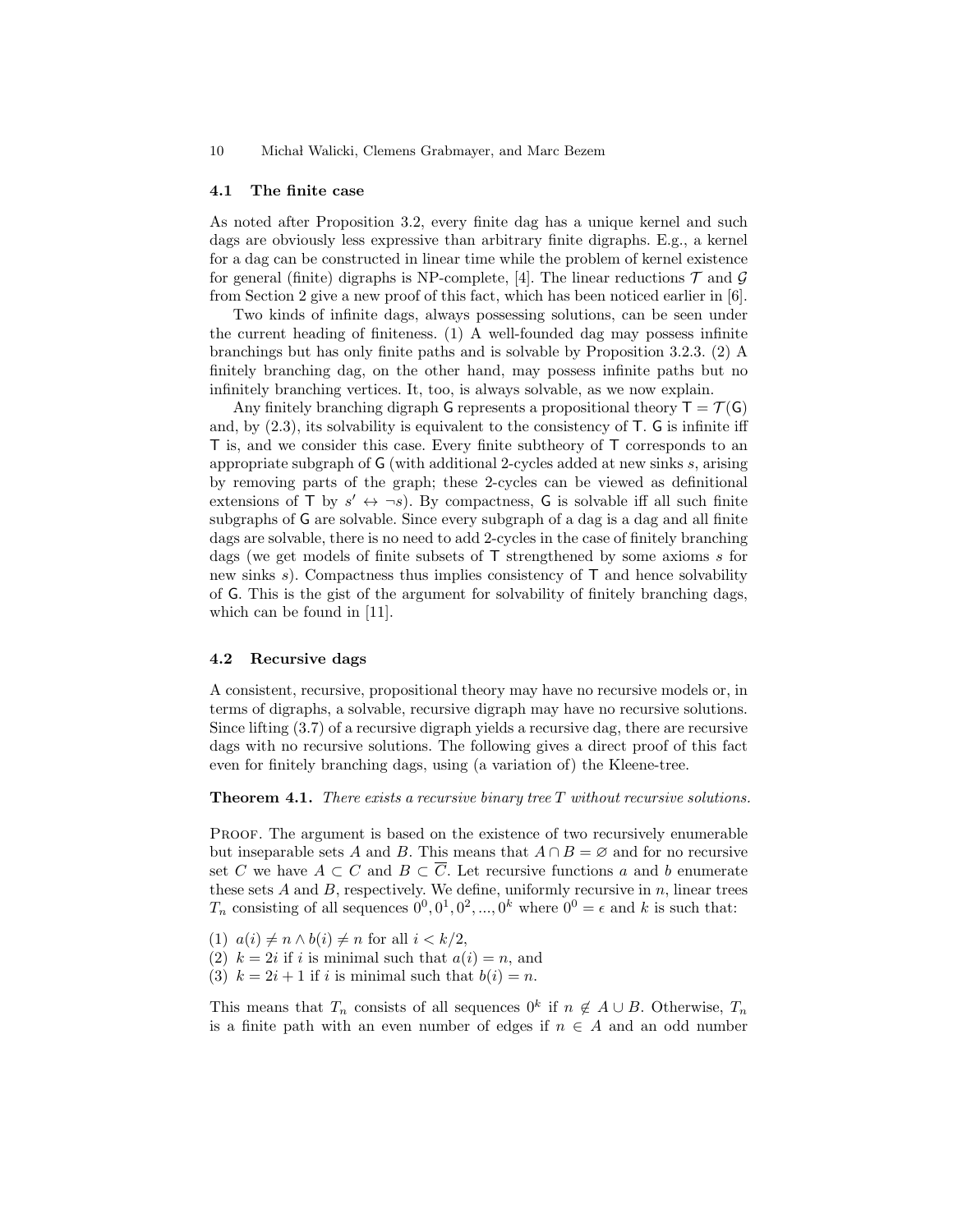if  $n \in B$ . The recursive tree T consists now of all prefixes of sequences  $0^n10^k$ for all  $n \in \mathbb{N}$  and  $0^k \in T_n$ . If there exists a recursive  $\alpha \in sol(T)$ , then the set  $C = \{n \in \mathbb{N} \mid \alpha(0^n) = 1\}$  is recursive and separates A and B. Contradiction.  $\Box$ The theorem above concerns finitely branching trees, and a fortiori, finitely branching dags. As we will see in Theorem 4.3 below, the complexity of solvability of arbitrary, possibly infinitely branching dags, leaves the arithmetical hierarchy and is  $\Sigma_1^1$ -complete. So let us observe that going over now to digraphs with infinite branching, the difference in expressive power between dags and general digraphs disappears. On the one hand, dags with infinite branching may be unsolvable (e.g., the Yablo dag), while on the other hand, for an arbitrary digraph G it holds that the solutions of G correspond bijectively to the solutions of the dag-lifting of G, by Theorem 3.8. Therefore we will be able to show the results in the sequel both for arbitrary dags, and for arbitrary digraphs.

For the statement of our complexity results, we now specify the digraph solvability problem GSOL, and the  $\Sigma^1_1$ -complete problem to which we will link it, the non-well-foundedness problem NWF for binary relations. In both cases we employ encodings  $\ulcorner R\urcorner$  of recursive binary relations  $R \subseteq N \times N$  as natural number codes of Turing machines that compute the characteristic function of R (assuming standard constructions for these codes, we do not specify the details).

Digraph Solvability Problem GSOL

Instance: An encoding  $\ulcorner E \urcorner$  of the edge relation E of a rec. digraph  $\mathsf{G} = \langle \mathsf{N}, E \rangle$ Question: Is G solvable?

*Recognition problem:*  $\{ \ulcorner E \urcorner : G = \langle N, E \rangle \text{ is a recursive dag that is solvable} \}$ 

A binary relation  $R \subseteq A \times A$  on a set A is called *well-founded* if there are no infinitely descending R-chains, that is, no infinite sequences  $x_0, x_1, x_2, \ldots$  such that for all  $n \in \mathbb{N} : \langle x_{n+1}, x_n \rangle \in R$ .

#### Non-Well-Foundedness Problem NWF

Instance: an encoding  $\ulcorner R\urcorner$  of a recursive binary relation R on N

Question: Is R not well-founded?

Recognition problem:  $\{ \ulcorner R \urcorner : R \urcorner$  is a rec., not well-founded, binary relation on N

Let  $A, B \subseteq \mathbb{N}$ . We write  $A \leq_m B$  to denote the fact that there is a many-one *reduction* from A to B, that is, a total computable function  $f : \mathbb{N} \to \mathbb{N}$  such that, for every  $n \in \mathbb{N}$ ,  $n \in A$  if and only if  $f(n) \in B$ .

# Lemma 4.2. NWF  $\leq_m$  GSOL.

*Proof.* For every binary relation  $R \subseteq \mathbb{N} \times \mathbb{N}$  we call  $G(R) = \langle \mathbb{N}, R^{\sim} \rangle$ , where  $R^{\sim}$ is the converse of R, the digraph associated with R; and we say, for  $x, y \in N$ , that y is reachable from x via an R-chain if there are  $z_0, z_1, \ldots, z_n \in \mathbb{N}$  such that  $y = z_n R z_{n-1} R ... R z_1 R z_0 = x$ .

In the construction below of a computable many-one reduction from NWF to GSOL we will assume that given recursive relations  $R \subseteq N \times N$  are such that:

$$
\langle 0,0 \rangle \notin R \land (\forall \langle i,j \rangle \in R) [j \text{ (and hence also } i) \text{ is reachable from 0 via an } R\text{-chain}].
$$
\n(4.9)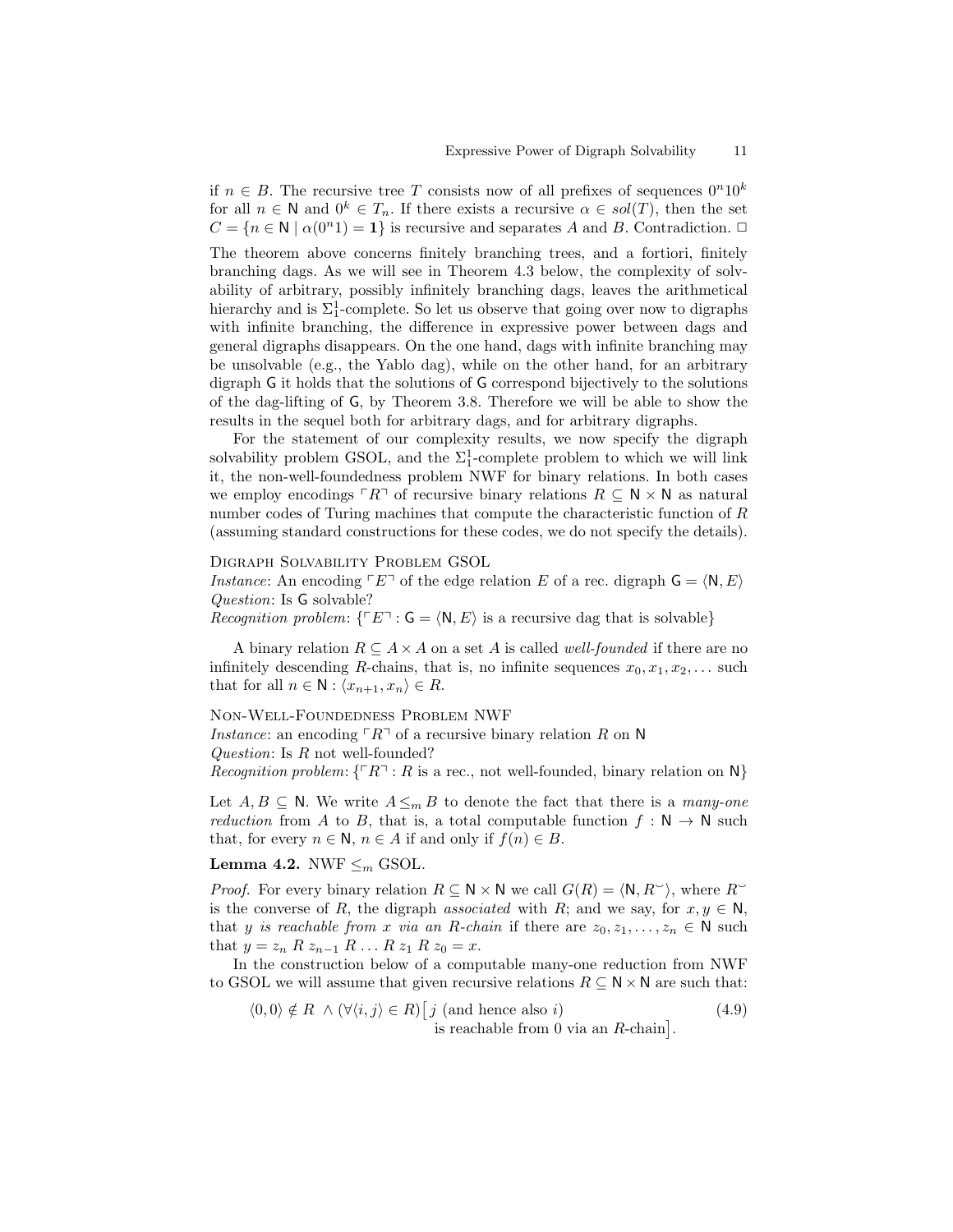

Fig. 3: Left: example of a well-founded relation  $R \subseteq N \times N$  such that (4.9) holds, illustrated via the digraph  $G(R)$  associated with R. Right: the tree unravelling  $T(R) :=$  $T_{G(R);0}$  of  $G(R)$  at vertex 0.



Fig. 4: Left: the modification  $M(T(R))$  of the tree unravelling  $T(R)$  of  $G(R)$  as in Fig. 3, which is obtained by splitting the edges in  $T(R)$ , thereby creating intermediate vertices. Right: its unique solution, which maps each of the intermediate vertices to 0.



Fig. 5: Left: the digraph  $H(R)$  constructed for R as chosen for  $G(R)$  in Fig. 3 by extending  $M(T(R))$  (see Fig. 4) with a new vertex t on top, an edge that is a self-loop on t, and edges from t to all of the intermediate vertices in  $M(T(R))$ . Right: the unique solution of its subgraph  $M(T(R))$  cannot be extended to a solution of  $H(R)$ .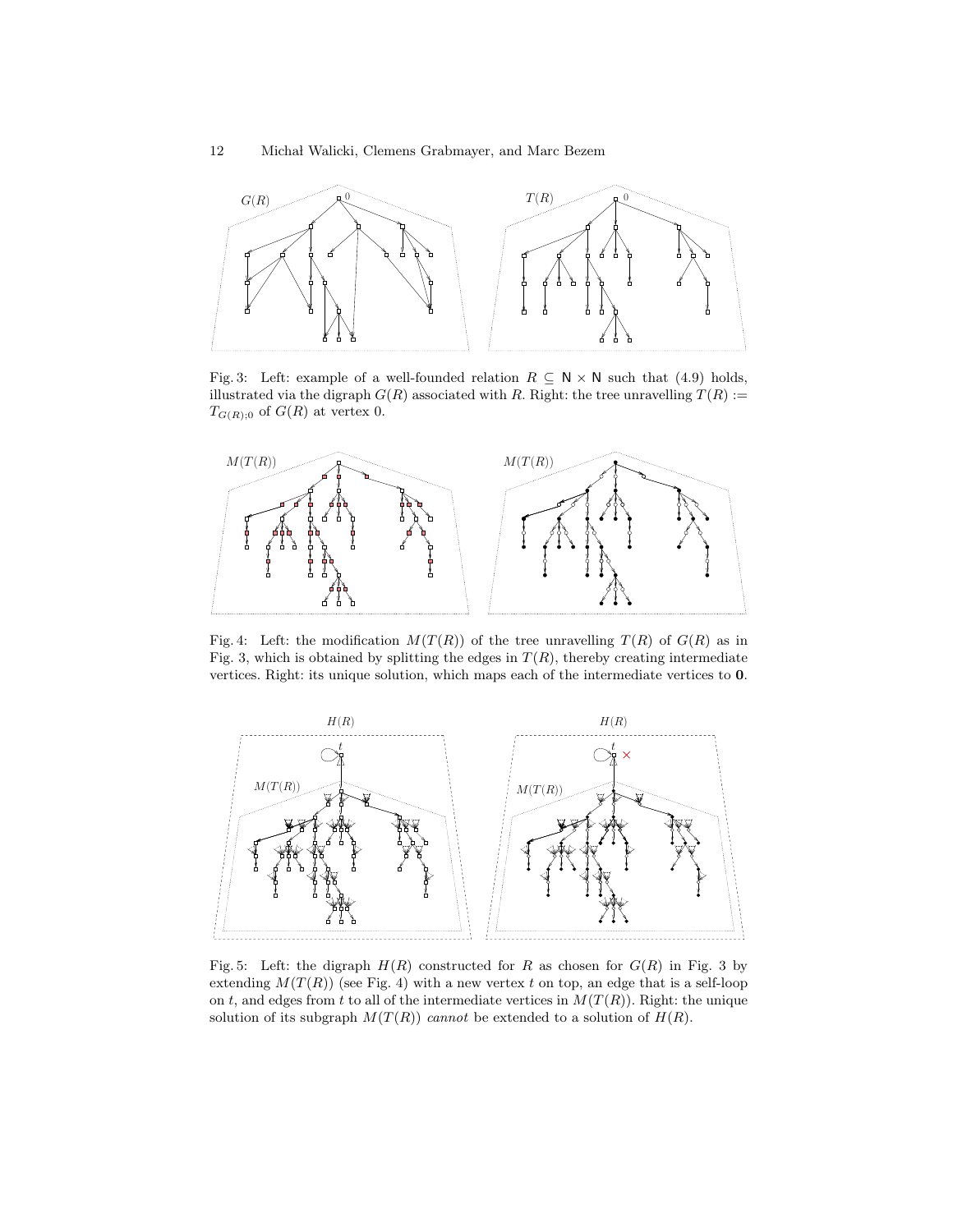

Fig. 6: Left: example of a non-well-founded relation  $R \subseteq N \times N$  such that (4.9) holds, illustrated via the digraph  $G(R)$  associated with R. Right: the tree unravelling  $T(R) :=$  $T_{G(R);0}$  of  $G(R)$  at vertex 0. Both digraphs contain an infinite path.



Fig. 7: Left: the modification  $M(T(R))$  of the tree unravelling  $T(R)$  of  $G(R)$  as in Fig. 6 which is obtained by splitting the edges in  $T(R)$ . Right: solutions are uniquely determined on the well-founded part of  $M(T(R))$ , but not on the set of vertices that are situated on, or are the starting points of, infinite paths.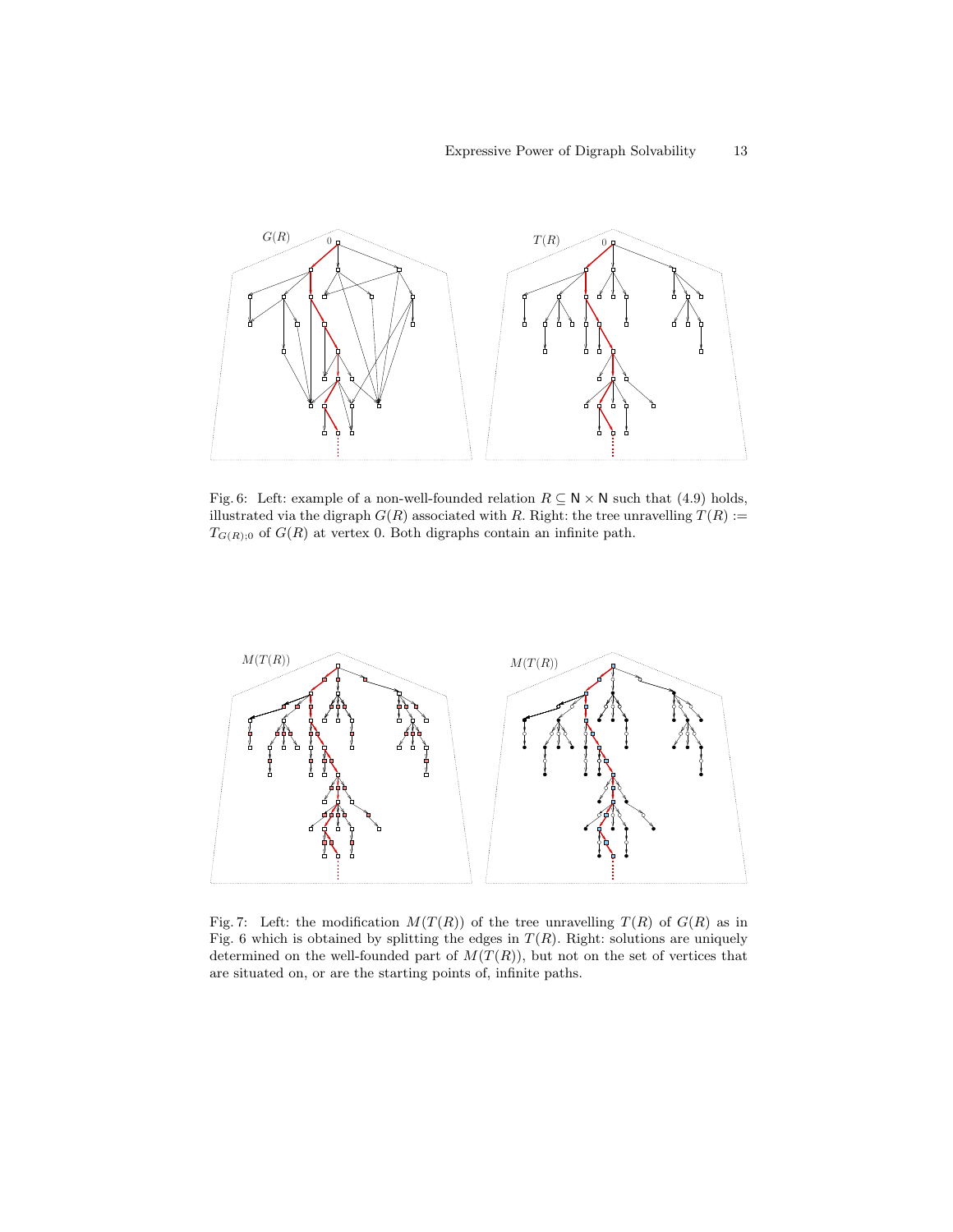

Fig. 8: There is a solution of  $M(T(R))$  as in Fig. 7 that assigns 1 to all those intermediate vertices in  $M(T(R))$  that are situated on infinite paths.



Fig. 9: Left: the digraph  $H(R)$  constructed for R as chosen for  $G(R)$  in Fig. 6 by extending  $M(T(R))$  (see Fig. 7) with a new vertex t on top, an edge that is a selfloop on t, and edges from t to all of the intermediate vertices in  $M(T(R))$ . Right: The solution of its subgraph  $M(T(R))$  as illustrated in Fig. 8 can be extended to a solution of  $H(R)$  by assigning **0** to the vertex t on the top.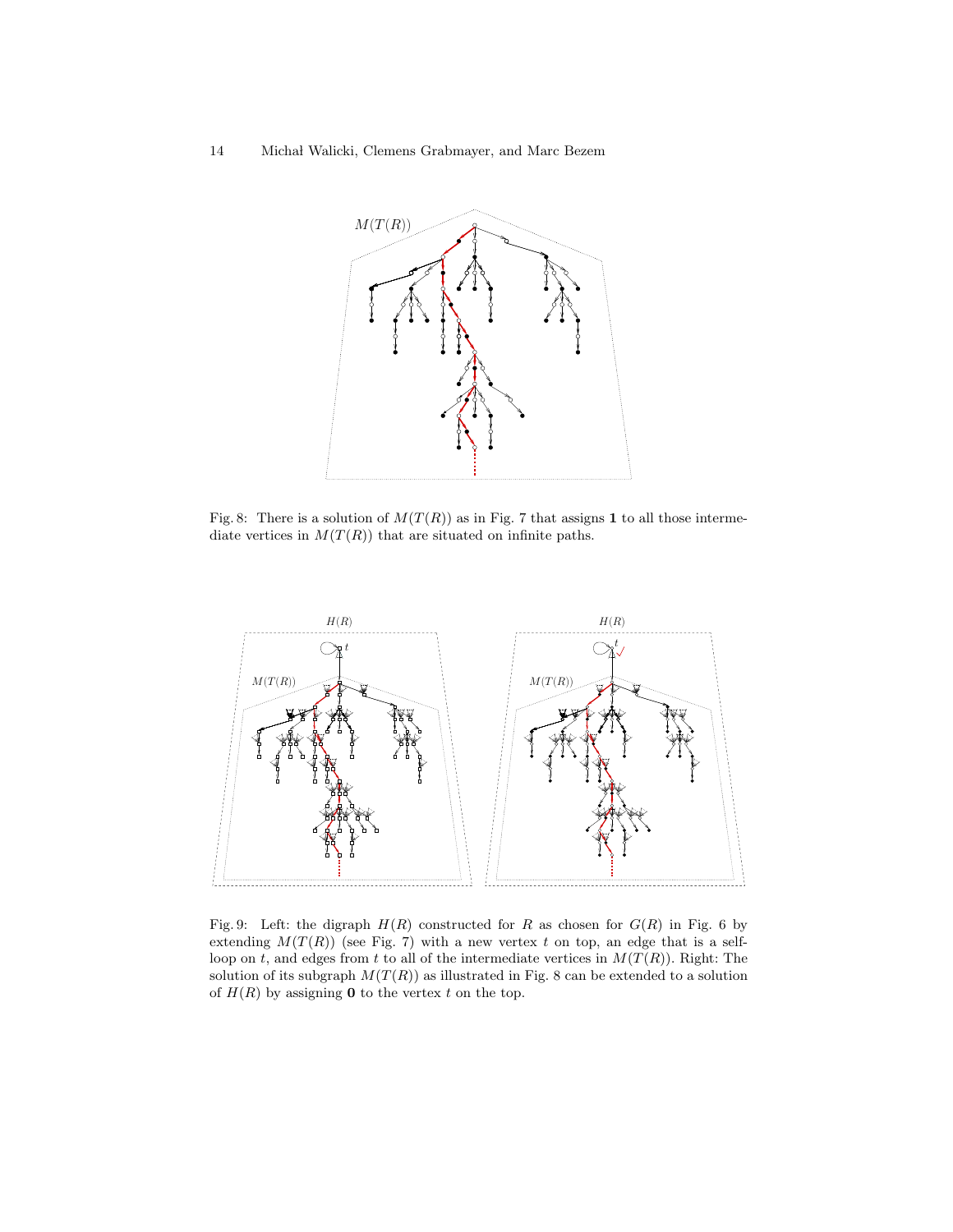We are justified in doing so, because every binary recursive relation  $R$  on  $N$  can be embedded into a binary recursive relation  $R'$  on N such that (4.9) holds for  $R := R'$ , and such that well-foundedness is preserved and reflected: given an arbitrary recursive binary relation  $R \subseteq N \times N$ , the binary relation:

$$
R' := \{ \langle i, 0 \rangle \mid i > 0 \} \cup \{ \langle i+1, j+1 \rangle \mid \langle i, j \rangle \in R \} \subseteq \mathbb{N} \times \mathbb{N}
$$

is recursive, satisfies (4.9) for  $R := R'$ , and furthermore,  $R'$  is well-founded if and only if  $R$  is well-founded.

Let  $H = \langle N, P \rangle$  be a digraph, and  $v \in N$  a vertex of H. By the tree unravelling of H at v we mean the digraph  $T_{\mathsf{H};v} = \langle \Pi_{\mathsf{H};v}, E \rangle$  with:

$$
\Pi_{\mathsf{H};v} := \{v_0v_1 \dots v_n \in \mathsf{N}^* \mid v_i \in \mathsf{N}, v_0 = v, \forall i \in \{0, 1, \dots, n-1\}. \langle v_i, v_{i+1} \rangle \in P\}
$$
\n
$$
E := \{ \langle wv, wvv' \rangle \in \Pi_{\mathsf{H};v} \times \Pi_{\mathsf{H};v} \mid w \in \mathsf{N}^*, v, v' \in \mathsf{N}, \langle v, v' \rangle \in P\}
$$

That is, the set of vertices of  $T_{H;v}$  is the set of paths in H from v, and the edge relation of  $T_{H,y}$  is obtained as a lifting from the edge relation of H. It is easy to see that  $T_{\mathbf{H}:v}$  is a tree with root v, which has a recursive edge-relation if this holds for H. Note that if a binary relation  $R \subseteq N \times N$  has the property (4.9), then every path in  $G(R)$  extends to a path that starts at the vertex 0; it follows that R is well-founded if and only if  $T_{G(R):0}$  does not contain an infinite path.

Now we define a computable many-one reduction from NWF to GSOL as follows. For a given recursive binary relation  $R \subseteq N \times N$  with (4.9), a recursive digraph  $H(R)$  is constructed in a recursive way such that  $H(R)$  consists of:

- a single vertex  $t$  with a loop on the top;
- a modification  $M(T(R))$  of the tree  $T(R) := T_{G(R);0}$ , the tree unravelling at 0 of the digraph  $G(R)$  associated with R; the modification is obtained by splitting each edge of  $T(R)$  into two consecutive edges, inserting a new, intermediate vertex between the edge-connected old vertices;
- an edge from the top vertex t to every new, intermediate vertex in  $M(T(R))$ .

Figure 5 shows, on the left, the example of the digraph  $H(R)$  that is constructed for a well-founded binary relation R on N such that  $(4.9)$  holds with associated digraph  $G(R)$  as in Figure 3. The tree unravelling  $T(R)$  of  $G(R)$  is well-founded (see Figure 3, on the right). Consequently, this also holds for its modification  $M(T(R))$ , the tree that resulted by splitting the edges of  $T(R)$  (see Figure 4, on the left). The unique solution of  $M(T(R))$  assigns 1 to the old vertices symbolized by black filled circles, and 0 to the new, intermediate vertices symbolized by unfilled circles (see Figure 4, on the right). The digraph  $H(R)$  itself is unsolvable: All edges from t to vertices in its subgraph  $M(T(R))$  target intermediate vertices, and there always meet the value **0**. Hence unsolvability of  $H(R)$  follows from the unsolvability of its t-loop by Proposition 3.2.3.

Figure 9 shows the example of the digraph  $H(R)$  that is constructed for a non-well-founded relation R such that  $(4.9)$  with associated digraph  $G(R)$  as in Figure 6, on the left. In this case both of  $T(R)$  and  $M(T(R))$  are non-wellfounded trees (see Figure 6 on the right, and Figure 7 on the left). In particular,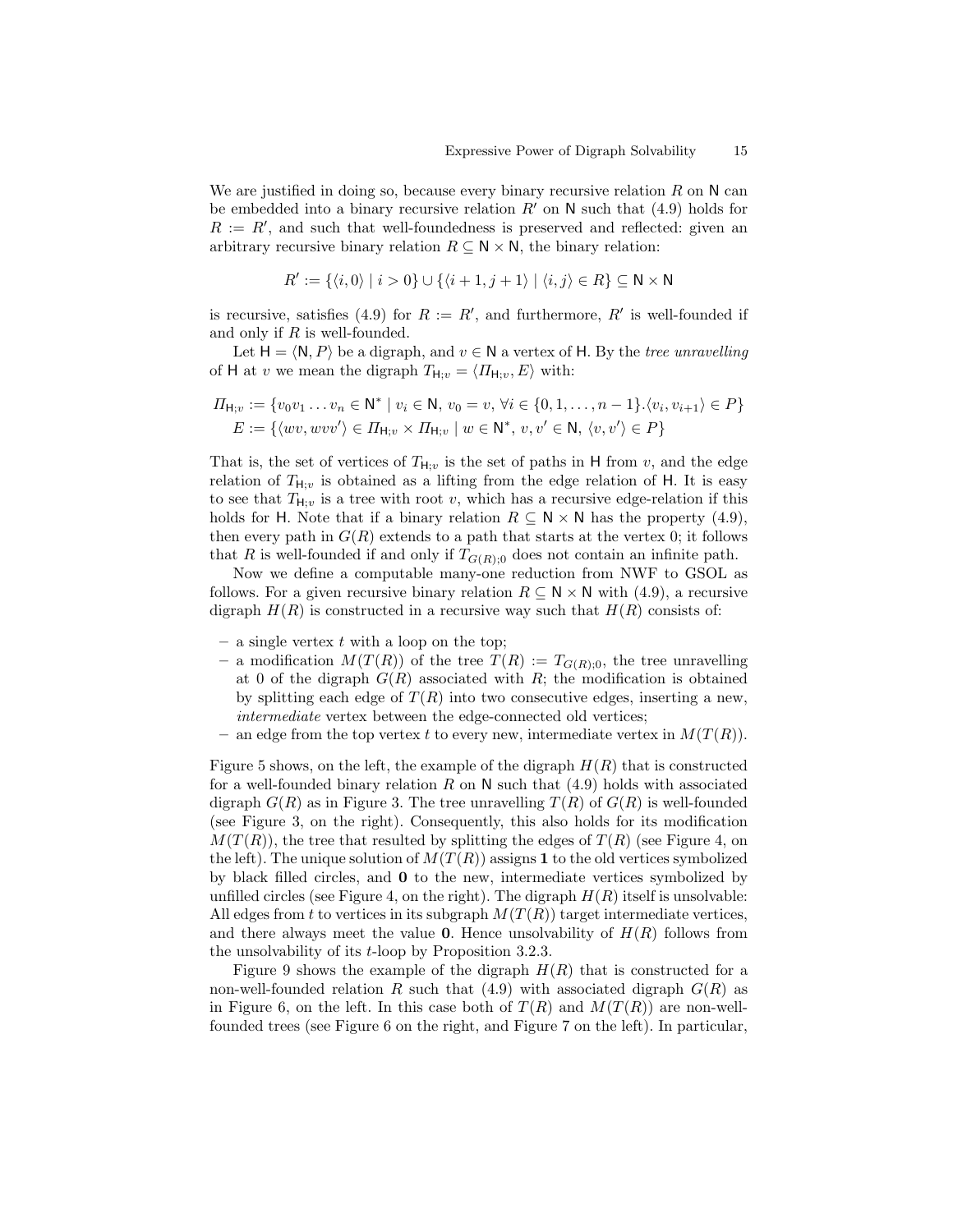$M(T(R))$  contains an infinite path. As a consequence there exists a solution of  $M(T(R))$  that assigns 1 to all intermediate vertices on the infinite path, and 0 to intermediate vertices with no infinite paths below them (see Figure 8). This solution of  $M(T(R))$  induces **0** at the top vertex t with the loop, and thereby extends to a solution for  $H(R)$  (see Figure 9). Hence  $H(R)$  is solvable.

Reasoning as above for the examples in Figures 3–5 and Figures 6–9 justifies the first of the following four steps, which hold for every binary relation  $R$  on  $N$ with (4.9):

> $H(R)$  is solvable  $\iff M(T(R))$  has an infinite path  $\Leftrightarrow$   $T(R) = T_{G(R):0}$  has an infinite path  $\iff$  G(R) has an infinite path  $\Leftrightarrow$  R is not well-founded

(The last three steps are easy to verify.) Together with the facts that for every recursive binary relation R on N a recursive relation  $R'$  with (4.9) such that  $R'$  well-founded if and only if R is well-founded can be constructed, that the digraphs  $T(R')$ ,  $M(T(R'))$ , and  $H(R')$  are recursive, and that encodings of the edge-relation in each of these digraphs can be obtained from the code  $\ulcorner R\urcorner$  of R by a recursive procedure, it follows that the described transformation from recursive relations R to recursive digraphs  $H(R')$  constitutes a computable many-one reduction from NWF to GSOL.  $\Box$ 

# **Theorem 4.3.** The solvability problem GSOL for digraphs is  $\Sigma_1^1$ -complete.

*Proof.* Since NWF is  $\Sigma_1^1$ -complete [13, 3], and NWF  $\leq_m$  GSOL by Lemma 4.2, it remains to show that  $\text{GSOL} \in \Sigma_1^1$ . For this we describe a  $\Sigma_1^1$ -formula  $\psi(m)$  that expresses solvability for recursive digraphs, and more precisely, has the property:

$$
\psi(\ulcorner E\urcorner) \iff \mathsf{G}
$$
 is solvable (for all recursive digraphs  $\mathsf{G} = \langle \mathsf{N}, E \rangle$ ).

We let  $\psi(m)$  be the  $\Sigma_1^1$ -formula:

$$
\exists K \,\forall n \big[ n \in K \leftrightarrow \forall n' (EdgeIn(n, n', m) \rightarrow n' \notin K) \big]
$$

 $(n, n'$  vary over natural numbers, and K over sets of natural numbers), where  $EdgeIn(n, n', m)$  is a  $\Sigma_0^0$ -formula with the property that:

$$
EdgeIn(n, n', \ulcorner E \urcorner) \iff E(n, n') \qquad (\text{for all } n, n' \in \mathbb{N})
$$

holds for all recursive digraphs  $G = \langle N, E \rangle$  (based on the chosen Turing maching encoding, it is routine work to construct such a formula  $EdgeIn$ ).

The following corollary states  $\Sigma_1^1$ -completeness also for two problems that are closely related to GSOL: the solvability problem DSOL for dags, and the satisfiability problem for recursive  $PL^{\omega}$ -theories, ISAT. Here we call a  $PL^{\omega}$ -theory recursive if it contains a countable set of propositions, the set of (the codes of)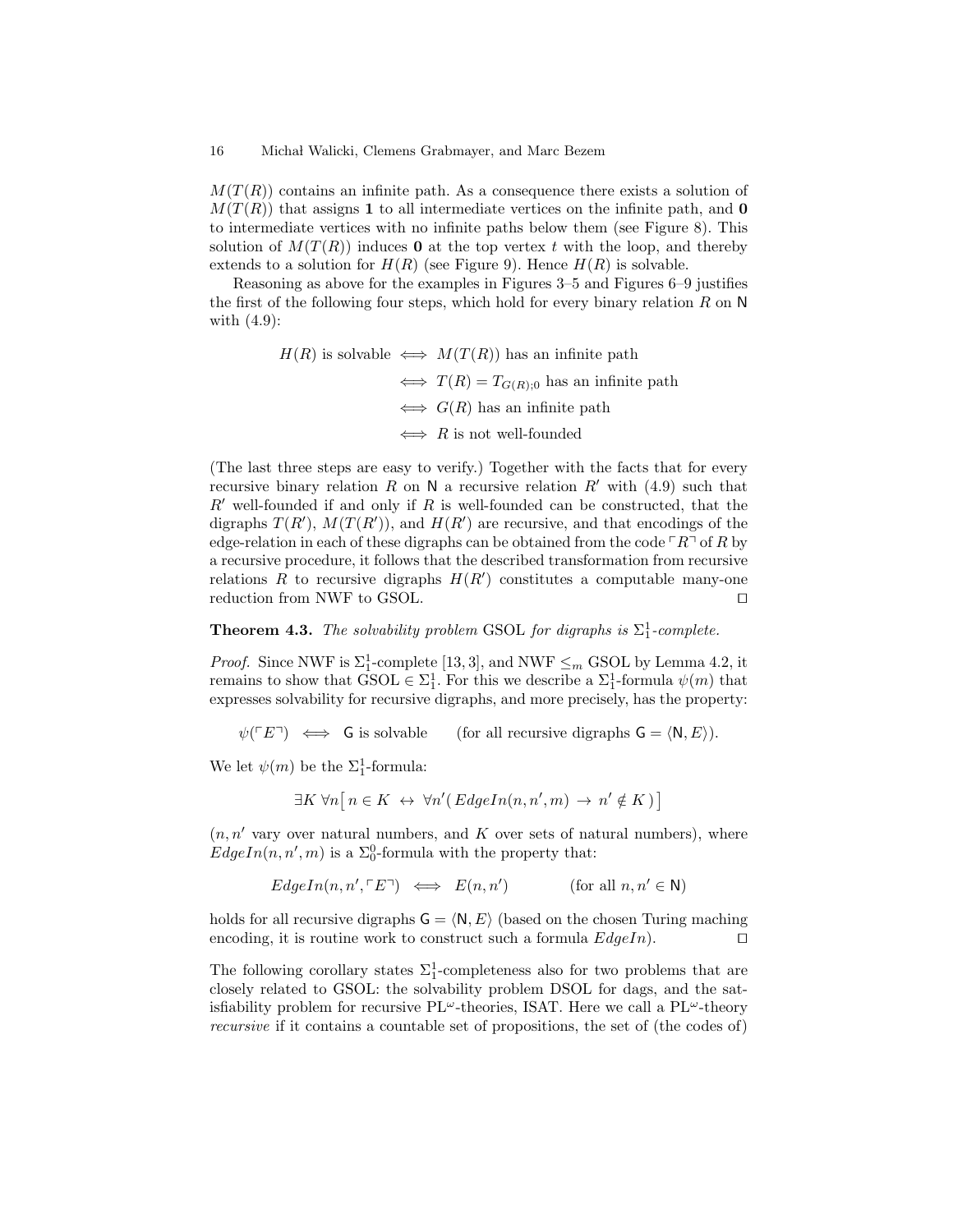its propositions is recursive, and if each proposition (typically an infinite object) has itself a recursive code.<sup>6</sup>

**Corollary 4.4.** The following problems are  $\Sigma_1^1$ -complete: GSOL: Is a given recursive digraph solvable? DSOL: Is a given recursive dag solvable? ISAT: Is a given, recursive,  $PL^{\omega}$  theory satisfiable?

*Proof.* GSOL  $\leq_m$  DSOL is a consequence of Theorem 3.8: the dag-lifting  $\mathsf{G}^\omega$  of a recursive digraph G is a recursive dag that is solvable if and only if G is solvable. Since DSOL is a sub-problem of GSOL, this implies  $\Sigma_1^1$ -completeness of DSOL in view of the theorem.

Together with  $ISAT \in \Sigma_1^1$ , which is not difficult to show for concrete encodings<sup>7</sup> of recursive PL<sup> $\omega$ </sup>-theories,  $\Sigma_1^1$ -completeness of ISAT follows from the fact that  $\text{GSOL} \leq_m \text{ISAT holds: }$  this in turn can be proved by applying the reduction used in Section 2 to show  $(2.3)$ .

Note that a direct proof for dags can be obtained showing NWF  $\leq_m$  DSOL by replacing, in the proof of Lemma 4.2, the loop at the top of  $H(R)$  by a Yablo dag, with edges from all its vertices to all the intermediate vertices in  $M(T(R))$ .

### 4.3 Arbitrary digraphs

We proceed now to arbitrary, infinitely branching digraphs, and formulate a new equivalent to the axiom of choice in terms of digraph solvability.

Let  $\mathcal{F} = \{X_i \mid i \in I\}$  be an indexed family of sets. The *cartesian product* of sets in F is defined by  $\prod_{i\in I} X_i := \{f : I \to \bigcup_{i\in I} \mid \forall i \in I : f(i) \in X_i\}$  and the disjoint union by  $\biguplus_{i \in I} X_i := \{ \langle x, i \rangle \mid i \in I, x \in X_i \}.$ 

Let X be a set. A *choice function on* X is a function  $f: X \backslash \{\emptyset\} \to \bigcup X$  such that  $f(x) \in x$  for all  $x \in X \setminus \{\emptyset\}$ . The *axiom of choice* (AC) is the statement: for every set  $X$ , there exists a choice function on  $X$ .

Let  $\mathcal{G} = \{ \mathsf{G}_i : i \in I \}$  be an indexed family of digraphs with  $\mathsf{G}_i = \langle G_i, E_i \rangle$ for all  $i \in I$ . The *disjoint union* of the graphs in G is defined by  $\biguplus_{i \in I} \mathsf{G}_i :=$  $\langle \biguplus_{i \in I} G_i, E \rangle \text{ with } E := \{ \langle \langle v, i \rangle, \langle v', i \rangle \rangle \mid i \in I, v \in G_i, v' \in E_i(v) \}.$ 

 $6$  The complexity result for ISAT in Corollary 4.4 is invariant under 'reasonable' precise definitions of the concept 'recursive  $PL^{\omega}$ -theory' and under 'reasonable' encodings. One possibility is to limit considerations to  $PL^{\omega}$ -theories in infinitary clausal form, in which infinite disjunction is restricted to sets of literals. A recursive  $PL^{\omega}$ -theory T in infinitary clause form can be encoded by a recursive ternary predicate  $C$  on  $N$  such that the set of clauses  $C_i := \{p_j \mid C(i, j, 1)\} \cup \{\neg p_j \mid C(i, j, 2)\}\$  for  $i \in \mathbb{N}$  represents the infinitary clause form of  $T$ .

<sup>&</sup>lt;sup>7</sup> For every recursive PL<sup> $\omega$ </sup>-theory **T** in infinitary clausal form that is encoded through a ternary predicate  $C_T$  as described in footnote 6, satisfiability of  $T$  can be expressed, using a  $\Sigma_1^1$ -formula, as:  $\exists M \forall i \exists j (j \in M \land R(\ulcorner C_{\sqcap} \urcorner, i, j, 1) \lor j \notin M \land R(\ulcorner C_{\sqcap} \urcorner, i, j, 2)),$ where  $M$  varies over sets of natural numbers, and where  $R$  is a recursive predicate such that, for all recursive ternary predicates  $P$ , and for all i, j, k, it holds:  $R(\ulcorner P\urcorner, i, j, k) \Leftrightarrow P(i, j, k).$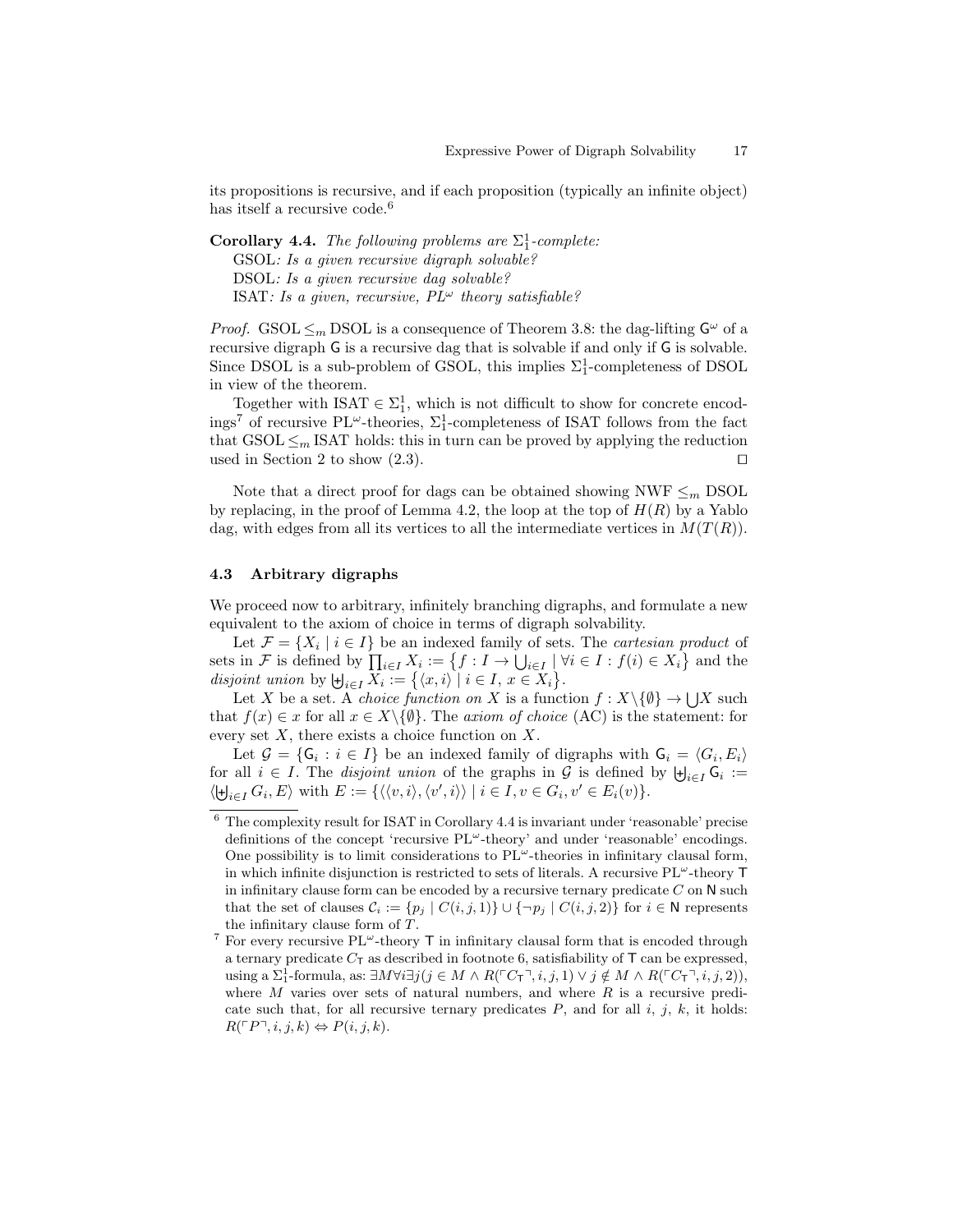**Theorem 4.5.** Over ZF, AC is equivalent with the following statement:

(GS) For every indexed family  $\{G_i \mid i \in I\}$  of solvable digraphs, the disjoint union  $\biguplus_{i\in I} \mathsf{G}_i$  is solvable.

PROOF. We use the well-known fact that, over  $\rm ZF$ , AC is equivalent to:

(CP) For every indexed family  $\{X_i : i \in I\}$  of non-empty sets, the cartesian product  $\prod_{i\in I} X_i$  is non-empty.

Hence it suffices to show the two implications in  $(CP) \Leftrightarrow (GS)$ .

 $(CP) \Rightarrow (GS)$ . Let  $\{G_i = \langle G_i, E_i \rangle \mid i \in I\}$  be an indexed family of solvable digraphs. By (CP) it follows that the product  $\prod_{i \in I} sol(G_i)$  is non-empty. Since every  $f \in \prod_{i \in I} sol(G_i)$  defines a solution  $\alpha_f : \biguplus_{i \in I} G_i \to \{0,1\}$  of  $\biguplus_{i \in I} G_i$  by letting  $\alpha_f(\langle v, i \rangle) := f(i)(v)$  for all  $\langle v, i \rangle \in \biguplus_{i \in I} G_i$ , it follows that  $\biguplus_{i \in I} G_i$  is solvable.

 $(\text{GS}) \Rightarrow (\text{CP})$ . Let  $\{X_i : i \in I\}$  be a collection of non-empty sets. For each  $i \in I$ , let  $G_i$  be the complete digraph with  $X_i$  as its set of vertices. By Proposition 3.3  $\mathsf{G}_i$  has  $|X_i|$  solutions, each picking one element of  $X_i$ . For every solution  $\alpha$  of the disjoint union  $\biguplus_{i\in I} \mathsf{G}_i$  it holds that the restriction  $\alpha|_{\mathsf{G}_i}$  of  $\alpha$  to  $\mathsf{G}_i$  is a solution of  $G_i$ . Consequently, every solution  $\alpha$  of the disjoint union of the  $G_i$ 's induces a function  $f: I \to \bigcup_{i \in I} X_i$  in  $\prod_{i \in I} X_i$  by defining, for every  $i \in I$ ,  $f(i)$  as the unique  $x \in X_i$  such that  $\alpha|_{G_i}(x) = 1$ .

By employing dag-liftings and Theorem 3.8, this result can be 'lifted' to dags.

Corollary 4.6. Over ZF, AC is equivalent with the following statements:

(DS) For every indexed family  $\{D_i \mid i \in I\}$  of solvable dags, the disjoint union  $\biguplus_{i\in I} \mathsf{D}_i$  is solvable.

*Proof.* Since  $(GS) \Rightarrow (DS)$  is obvious, in view of Theorem 4.5 it suffices to show  $(DS) \Rightarrow (GS)$ . For this, let us assume  $(DS)$ , and let  $\{G_i \mid i \in I\}$  be an indexed family of solvable digraphs. By Theorem 3.8, the dag-lifting  $G_i^{\omega}$  of  $G_i$  is solvable for every  $i \in I$ . Then it follows by (DS) that the dag  $D := \biguplus_{i \in I} \mathsf{G}_i^{\omega}$  is solvable. Since, as is easy to prove in ZF, D is isomorphic to  $G^{\omega}$  for  $G := \biguplus_{i \in I} G_i$ , it follows that  $G^{\omega}$  is solvable, and hence, by Theorem 3.8 again, that G is solvable.  $\square$ 

See Figure 10 for a picture that suggests a direct proof of  $(DS) \Rightarrow (AC)$ : Every solution of the dag-lifting  $\mathsf{G}^{\omega}$  of a disjoint union  $\bigcup_{i\in I} \mathsf{G}_i$  of complete digraphs  $\mathsf{G}_i$  induces a choice function on the vertices of the disjoint union. In the picture this is explained for the dag-lifting  $H^{\omega}$  of the complete two-vertex digraph H.

# 5 Conclusion

Kernel theory is an active research field of graph theory; a recent overview can be found in [2]. Unlike most of the research in kernel theory, we have studied graph kernels from the point of view of mathematical logic. We have elaborated constructions for the following: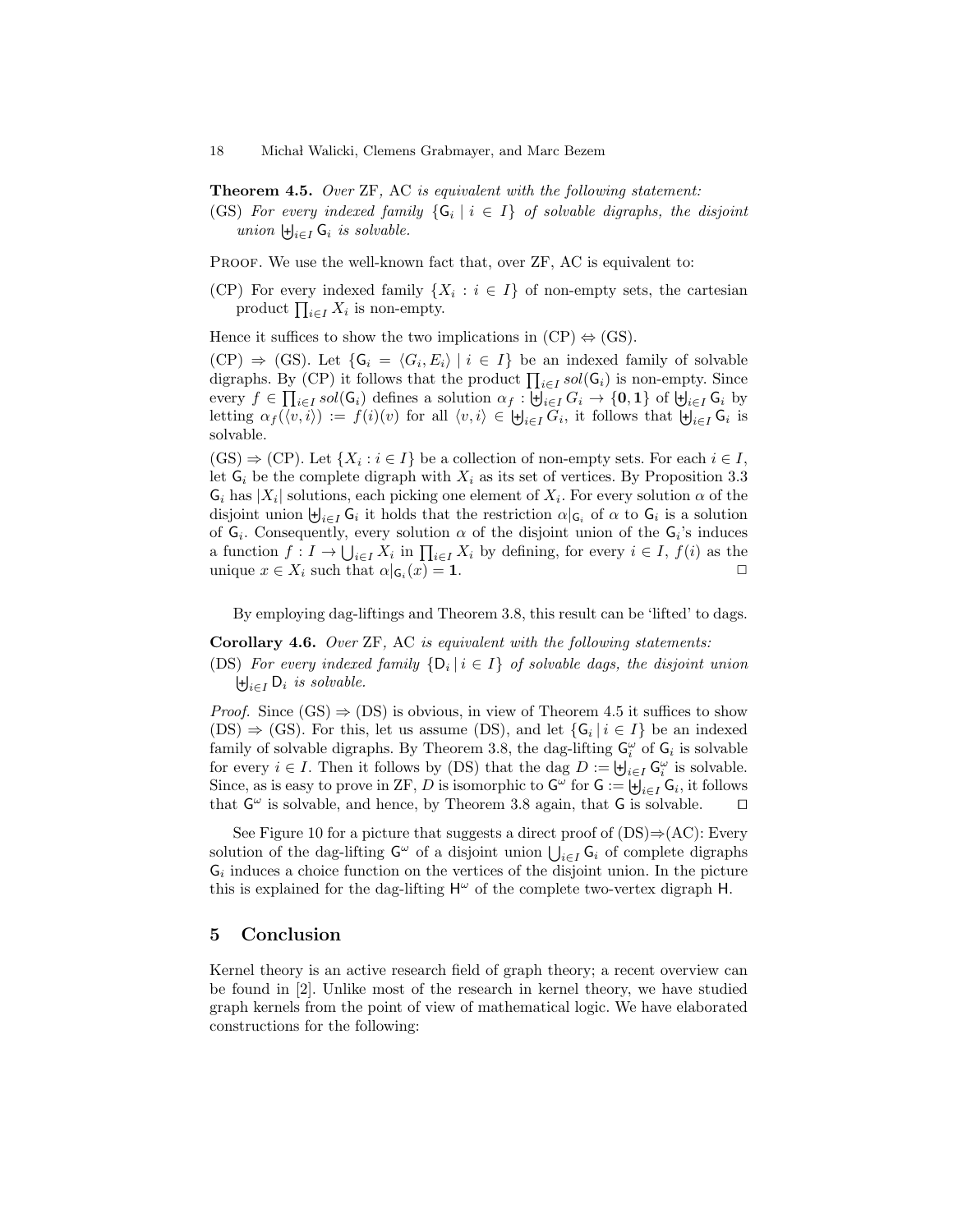![](_page_18_Figure_1.jpeg)

Fig. 10: Every solution of the dag-lifting  $H^{\omega}$  of the complete two-vertex digraph  $H =$  $\langle \{a, b\}, \{\langle a, b\rangle, \langle b, a\rangle\}\rangle$  induces a choice between a and b. (For the first step, note that a solution of  $H^{\omega}$  cannot assign **0** to every vertex of  $H^{\omega}$ .)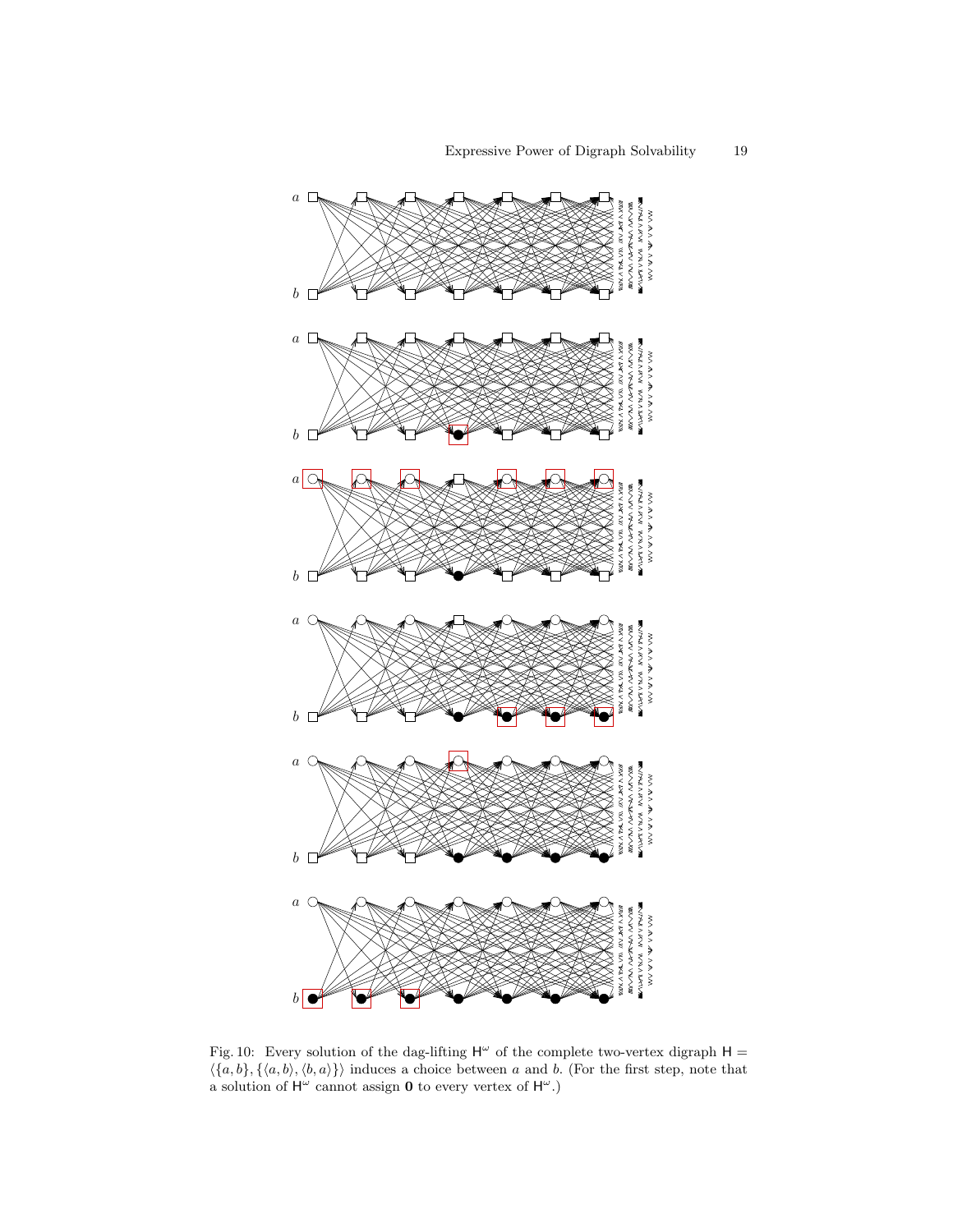- 20 Michał Walicki, Clemens Grabmayer, and Marc Bezem
- 1. For every digraph G a (possibly infinitary) propositional theory  $\mathcal{T}(G)$ , the model class of which corresponds to the set of kernels of G.
- 2. For every propositional theory  $\mathsf T$  a digraph  $\mathcal G(\mathsf T)$  the set of kernels of which corresponds to model class of T.
- 3. For every digraph an infinite dag having essentially the same kernels.
- 4. For every binary relation R a digraph which has a kernel if and only if R is not well-founded.

All constructions preserve recursiveness. These constructions yield, among other results, the following insights, of which only the first has been noticed before:

- 1. Propositional SAT and the existence of kernels of finitely branching digraphs are equivalent problems. In the finite case, both are NP-complete.
- 2. The problem of the existence of a kernel of a recursive digraph is  $\Sigma_1^1$ -complete.
- 3. Since SAT of recursive theories in infinitary logic is equivalent to the existence of kernels of recursive, infinitely branching digraphs, this version of SAT is  $\Sigma_1^1$ -complete, too.
- 4. The problem of the existence of a kernel is equally difficult for (recursive) dags and for (recursive) digraphs.
- 5. The existence of kernels for disjoint unions of digraphs (or respectively, disjoint unions of dags) that have kernels is equivalent to the Axiom of Choice.

Acknowledgments. The proof of Theorem 4.1 is due to Dag Normann, who deserves thanks also for discussion of several other points addressed in the paper. We thank also Sjur Dyrkolbotn, Ulrich Kohlenbach, Albert Visser, and Vincent van Oostrom for comments and discussion of various issues related to the presented results.

# References

- 1. Martine Anciaux-Mendeleer and Pierre Hansen. On kernels in strongly connected graphs. Networks, 7(3):263–266, 1977.
- 2. Endre Boros and Vladimir Gurvich. Perfect graphs, kernels and cooperative games. Discrete Mathematics, 306:2336–2354, 2006.
- 3. J. Castro and F. Cucker. Non-deterministic  $\omega$ -computations and the analytical hierarchy. Zentralblatt f. Math. Logik u. Grundl. d. Mathematik, 35:333-342, 1989.
- 4. Vašek Chvátal. On the computational complexity of finding a kernel. Technical Report CRM-300, Centre de Recherches Mathématiques, Univeristé de Montréal, 1973. http://users.encs.concordia.ca/~chvatal.
- 5. Roy Cook. Patterns of paradox. The Journal of Symbolic Logic, 69(3):767–774, 2004.
- 6. Nadia Creignou. The class of problems that are linearly equivalent to Satisfiability or a uniform method for proving NP-completeness. Theoretical Computer Science, 145:111–145, 1995.
- 7. Pierre Duchet. Graphes noyau-paraits, II. Annals of Discrete Mathematics, 9:93– 101, 1980.